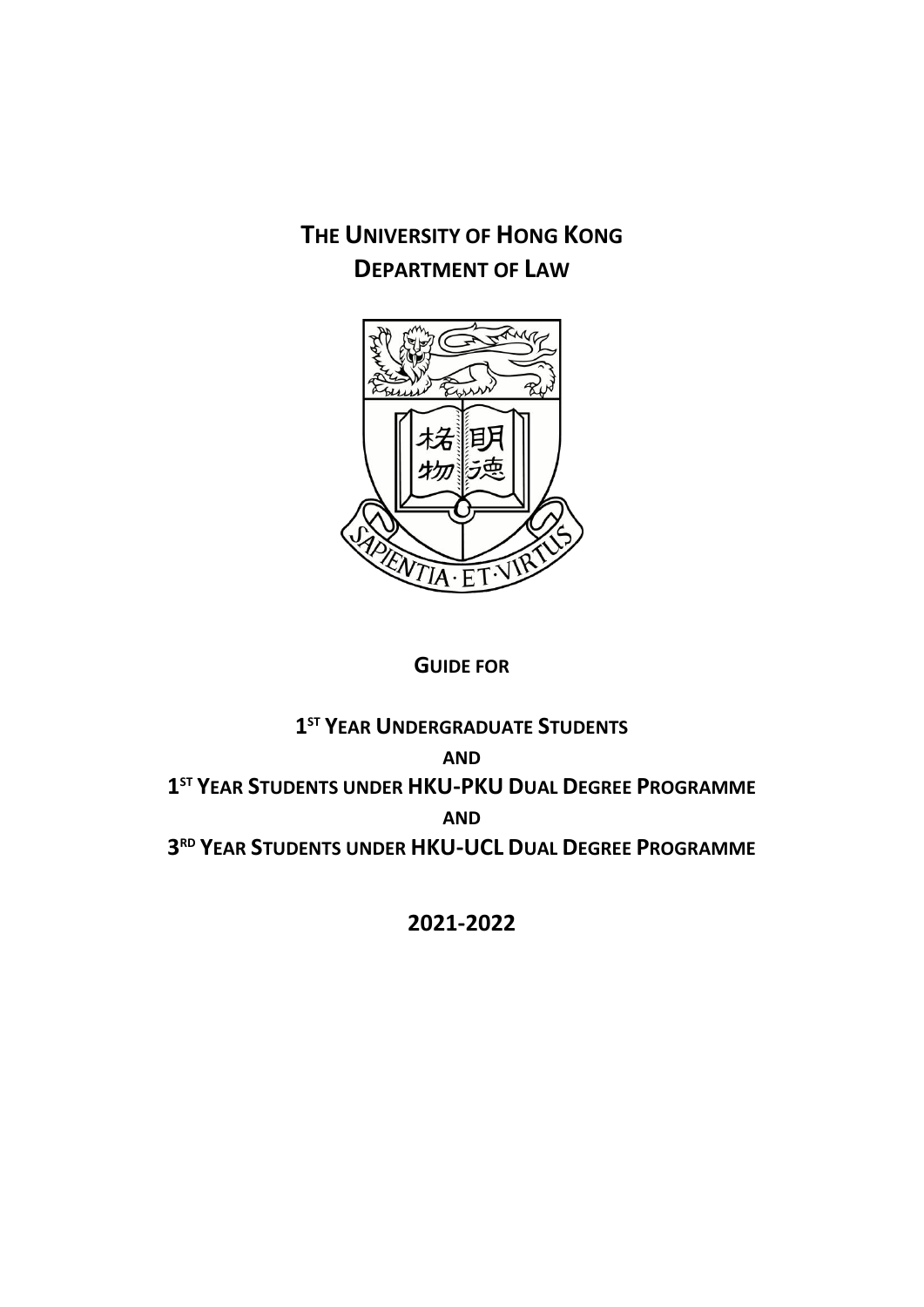# **WELCOME to the Department of Law.**

This Guide provides important information. Please read it carefully.

*\_\_\_\_\_\_\_\_\_\_\_\_\_\_\_\_\_\_\_\_\_\_\_\_\_\_\_\_\_\_\_\_\_\_\_\_\_\_\_\_\_\_\_\_\_\_\_\_\_\_\_\_\_\_\_\_\_\_\_\_\_\_\_\_\_\_*

- 1. [General Introduction](#page-2-0)
- 2. [Some Practical Information](#page-7-0)
- 3. [Academic Advisers](#page-13-0)
- 4. [Disciplinary Matters](#page-14-0)
- 5. [Exemption from LLB Curriculum Requirements and Related Matters](#page-18-0)
	- a) [Exemptions from Chinese Language Enhancement Course](#page-18-0)
	- b) [Exemption from normal pattern of study for Mooting and Dispute Resolution](#page-18-0)  [\(Capstone\)](#page-18-0)
- 6. [Policy on Extra Credit Applications](#page-20-0)
- 7 [Student Exchange](#page-21-0)
- 8 **[International Mooting](#page-26-0)**
- 9 [Student Researchers Scheme](#page-27-0)
- 10 [Equal Opportunity](#page-28-0)

**Information contained in this Guide can also be found on the [Faculty website.](http://www.law.hku.hk/)**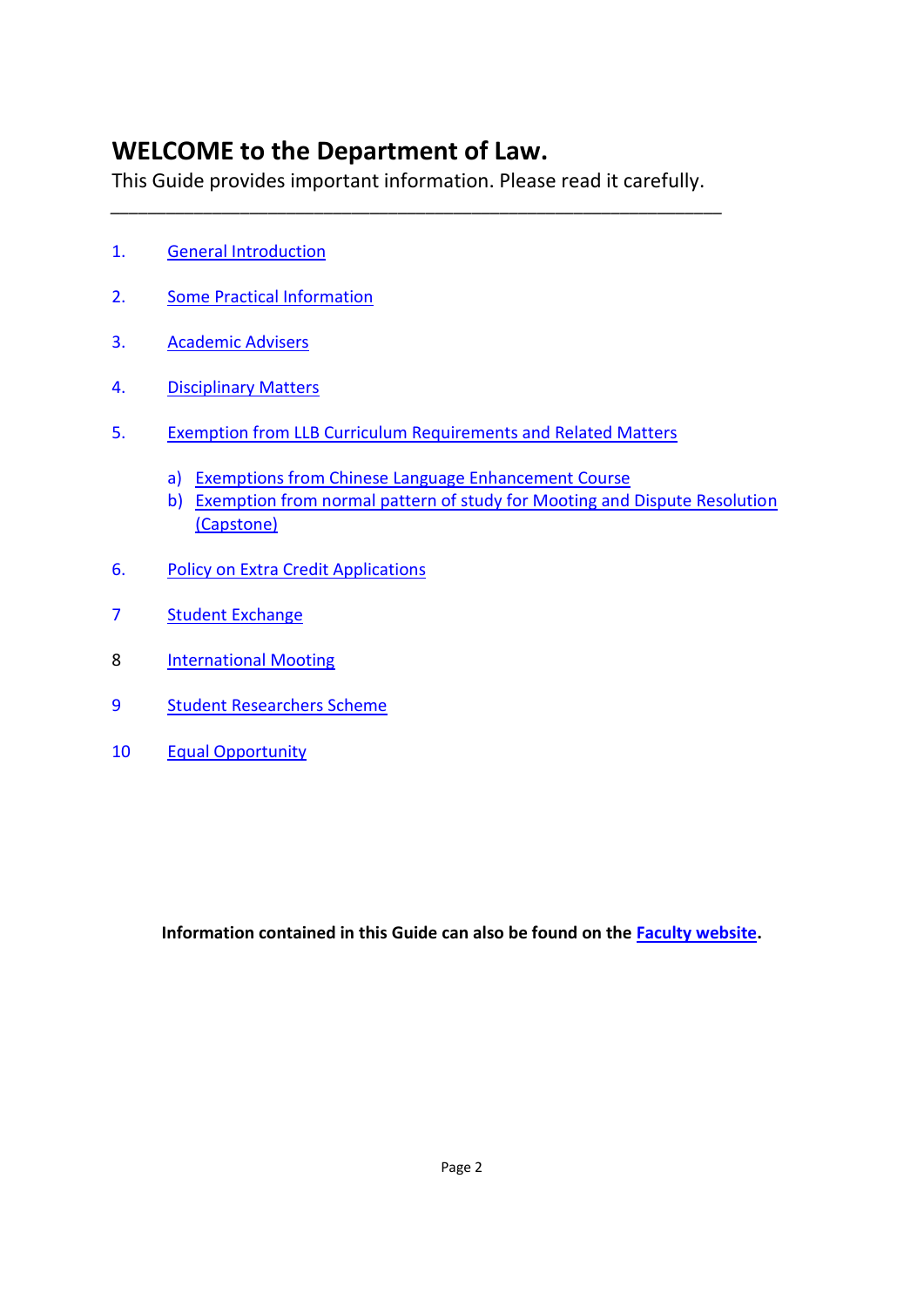## **1. GENERAL INTRODUCTION**

<span id="page-2-0"></span>Dear Students,

On behalf of the teachers in the Department of Law of the University of Hong Kong, I am pleased to welcome you to your first year in our LLB, BBA(Law)&LLB, BSocSc(Govt & Laws)&LLB and BA(Literary Studies)&LLB programmes. I also extend my welcome to students from HKU-UCL Dual Degree programme who starts their third year at HKU and students from HKU-PKU Dual Degree programme who start their first year in 2021-22. We are fortunate to continue to attract a large number of applicants and be in a position to choose those with a potential to contribute to the process of collective learning in this institution and to the community as a whole.

You will find the Department is well endowed with resources and effectively organized. We are a large department comprised of experienced teachers, originating from many parts of the world, having gained exposure to different legal traditions, possessing impressive academic credentials, and having accumulated considerable research and teaching experience. Our teachers display an independence of mind, yet function as a cohesive entity. You will find them well informed, responsible and accessible.

The curriculum we offer is comprehensive, innovative and subject to ongoing evaluation and review. Our objective is to prepare you to function effectively as leading professionals in Hong Kong, China, Asia and around the world. While professional skills are accorded great attention, the educational process extends beyond the purely technical domain and encompasses the broad social context of legal practice.

Legal education is not expected to be a one-way process. The communication flow should ideally be circular: from the teacher to the student and back to the teacher. This is known as feedback, something that we strongly encourage. Indeed, we welcome students' initiatives that go beyond the mere provision of feedback. There are many channels for demonstrating your intellectual activism, most notably our international mooting programme [see [section](#page-26-0) 8] and the Student Researchers Scheme [see [section 9\]](#page-27-0). Please take advantage of these unique opportunities.

## **Organizational Framework**

The Faculty of Law consists of two Departments and five research centres. They are Centre for Comparative and Public Law (CCPL), Asian Institute of International Financial Law (AIIFL), Law and Technology Centre (LawTech), Centre for Chinese Law (CCL), and Centre for Medical Ethics and Law (joint with HKU's Li Ka Shing Faculty of Medicine).

You are in the Department of Law (the Department). The other Department in the Faculty is the Department of Professional Legal Education (PLE Department) which is responsible for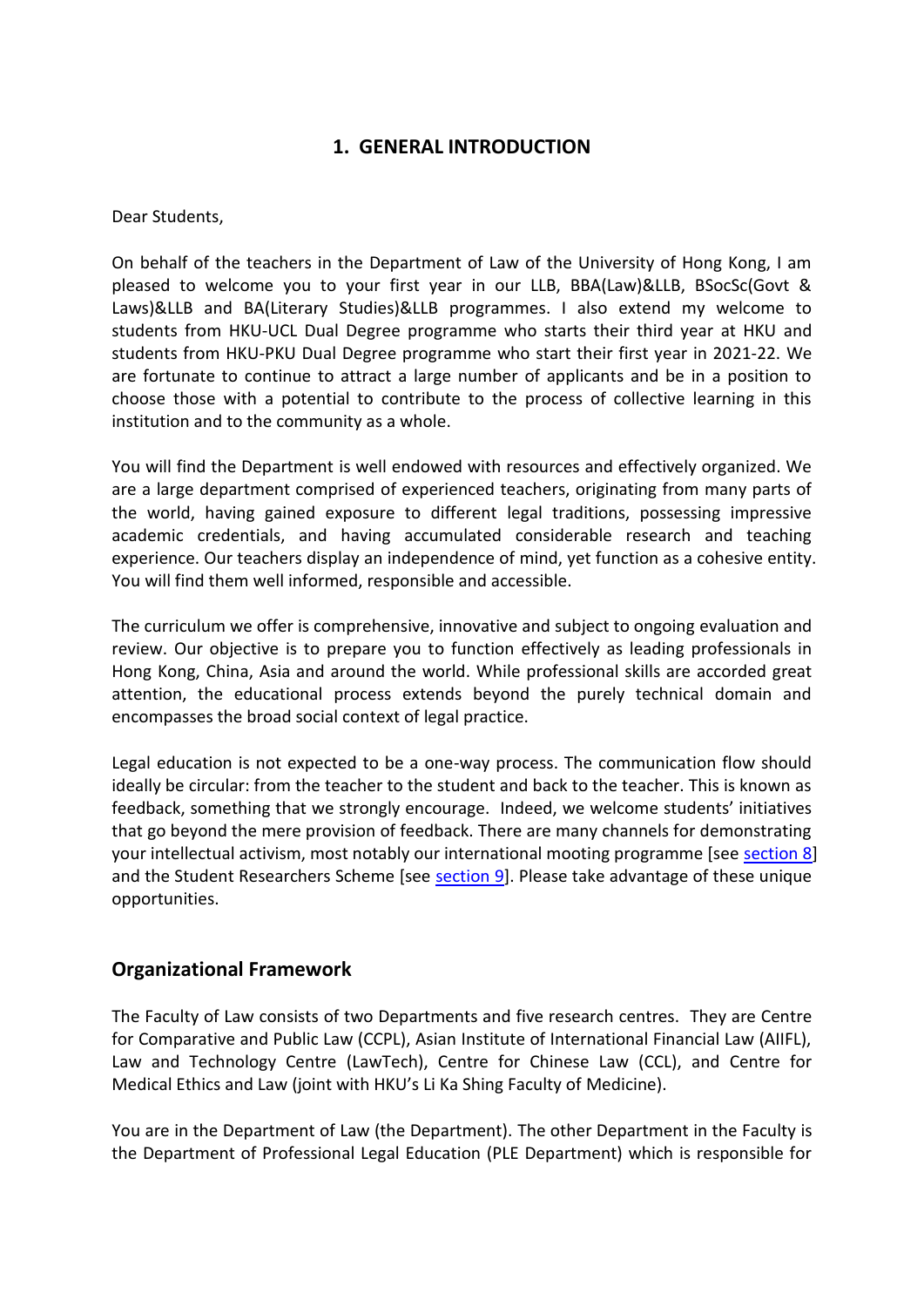the PCLL programme. Whereas the Faculty Office is charged with student enrolment, registration, scholarship and matters related to the conferment of degrees, the Department is responsible for the day-to-day running of the teaching programmes. Thus, most issues concerning your study will be dealt with by the Department.

Kindly note that, in addition to the Head, the Department is managed by a team of dedicated teachers with various responsibilities. If you need advice or assistance on any of these matters, please read the relevant section of this Guide and then approach the relevant colleague.

For most administrative matters (eg. change of tutorial groups, students' functions, booking of rooms etc), please approach Ms Estella Ng [\(elwng@hku.hk\)](mailto:elwng@hku.hk), Ms Lydia Bute [\(lbute@hku.hk\)](mailto:lbute@hku.hk) or Ms May Fung [\(fhymay@hku.hk\)](mailto:fhymay@hku.hk).

Please note students who are transferred from other HKU programmes and intend to claim advanced standing should do so upon registration and no later than 10 September 2021. You should submit your application to the Head of Department via Priscilla Wong [\(priscilla.wong@hku.hk\)](mailto:priscilla.wong@hku.hk).

Personal problems, advice on studying, etc. should be raised with your Academic Adviser (see [section 3\)](#page-13-0).

There are various channels of communication between you and the Department. You will be asked to elect your class representatives in September / early October. Indeed, the earlier the better. There are regular meetings between the class representatives and staff members (including the Dean, Head, Programme Directors, Year Coordinators and Course Co-ordinators) to exchange views on matters of mutual concern.

## **List of Programme Coordinators:**

#### LLB

Ms Cora Chan (Programme Director) [cora@hku.hk](mailto:cora@hku.hk) Dr David Kwok (Deputy Programme Director) [davkwok@hku.hk](mailto:davkwok@hku.hk) Mr Jacky Yeung (First year Experience Coordinator) [yeungjck@hku.hk](mailto:yeungjck@hku.hk) Dr David Kwok (Second Year Coordinator) [davkwok@hku.hk](mailto:davkwok@hku.hk) Dr Peter Chau (Third Year Coordinator) [pscchau@hku.hk](mailto:pscchau@hku.hk) Mr Michael Jackson (Upper Years Coordinators) migram migram migram migram migram migram metallic metallic metal

#### BBA(Law)&LLB

Mr Michael Jackson (Programme Director) might might be my minimized might be my might be my might be my might be my might be my might be my might be my might be my might be my might be my might be my might be my might be m Mr Jacky Yeung (Deputy Programme Director) veungick@hku.hk

BSocS(Govt&Laws)&LLB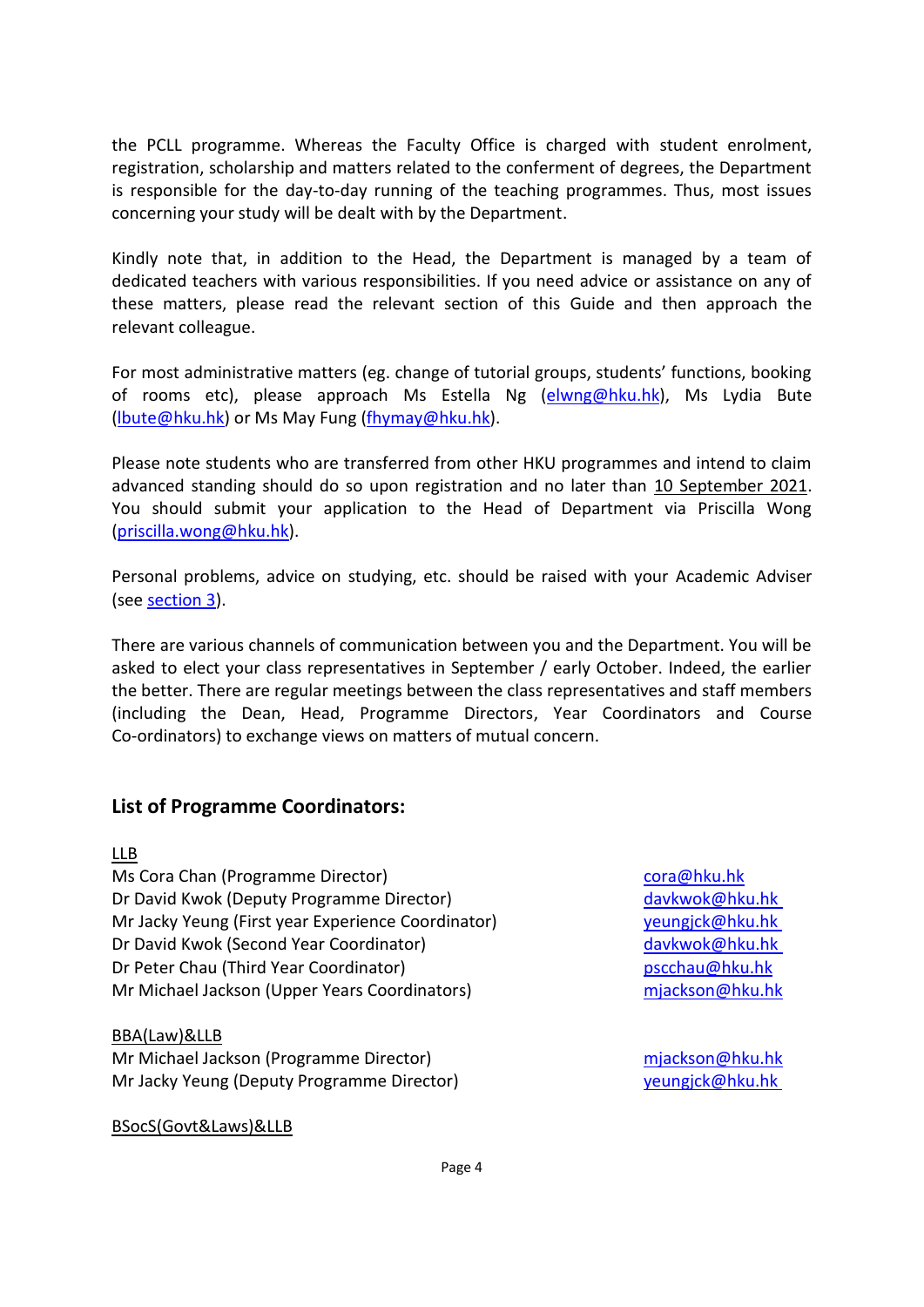| Dr Eric Ip (Programme Director)                              | ericcip@hku.hk  |
|--------------------------------------------------------------|-----------------|
| Dr Peter Chau (Deputy Programme Director)                    | pscchau@hku.hk  |
| BA(Literary Studies)&LLB                                     |                 |
| Professor Marco Wan (Programme Director, Law)                | mwan@hku.hk     |
| Dr Nicholas Luke (Acting Director cum Deputy Director, Arts) | nickluke@hku.hk |
| UCL-HKU dual degree programme                                |                 |
| Professor Johannes Chan (Co-Programme Director)              | johannes@hku.hk |
| Professor Marco Wan (Co-Programme Director)                  | mwan@hku.hk     |
| HKU-PKU dual degree programme                                |                 |
| Professor Yun Zhao (Programme Director)                      | zhaoy@hku.hk    |

You are of course welcome to discuss anything with any teaching staff member, though, as a matter of courtesy, please try to make an appointment in advance via email (email addresses are available through the [Faculty webpage\)](http://www.law.hku.hk/). In particular, you are advised to meet your Academic Adviser at the beginning of the academic term and to maintain regular contact with them throughout the year (see [section 3\)](#page-13-0). Our administrative staff are also very helpful and experienced, and would be pleased to offer assistance.

## **The Student Corpus**

Our student body is more diversified than sometimes assumed. It consists of both JUPAS and non-JUPAS (ie. students from international schools, returnees from overseas, students from the PRC etc) candidates. Furthermore, in the course of your studies, you will come across students from our LLB degree programme, three integrated degree programmes, two dual degree programmes, as well as exchange and visiting students from around the world. You should find interacting with this diverse group of students a rewarding experience.

## **Class Attendance**

Law teaching variously involves lectures, tutorials and seminar groups. Please note that all tutorials and seminar groups are compulsory and your attendance is recorded. Please be punctual when attending lectures and classes. Teachers do not have the luxury of waiting for you and, as a matter of courtesy to teachers and fellow-students, it is appropriate to apologize if you are late for tutorials / seminars. Should you not be able to attend any particular tutorial / seminar class, you should provide an explanation in writing to the teacher, preferably in advance. If your absence is on medical grounds, you must submit a medical certificate. If you are absent without explanation from tutorial or seminar on two or more occasions, you may receive a letter from me requesting an explanation and warning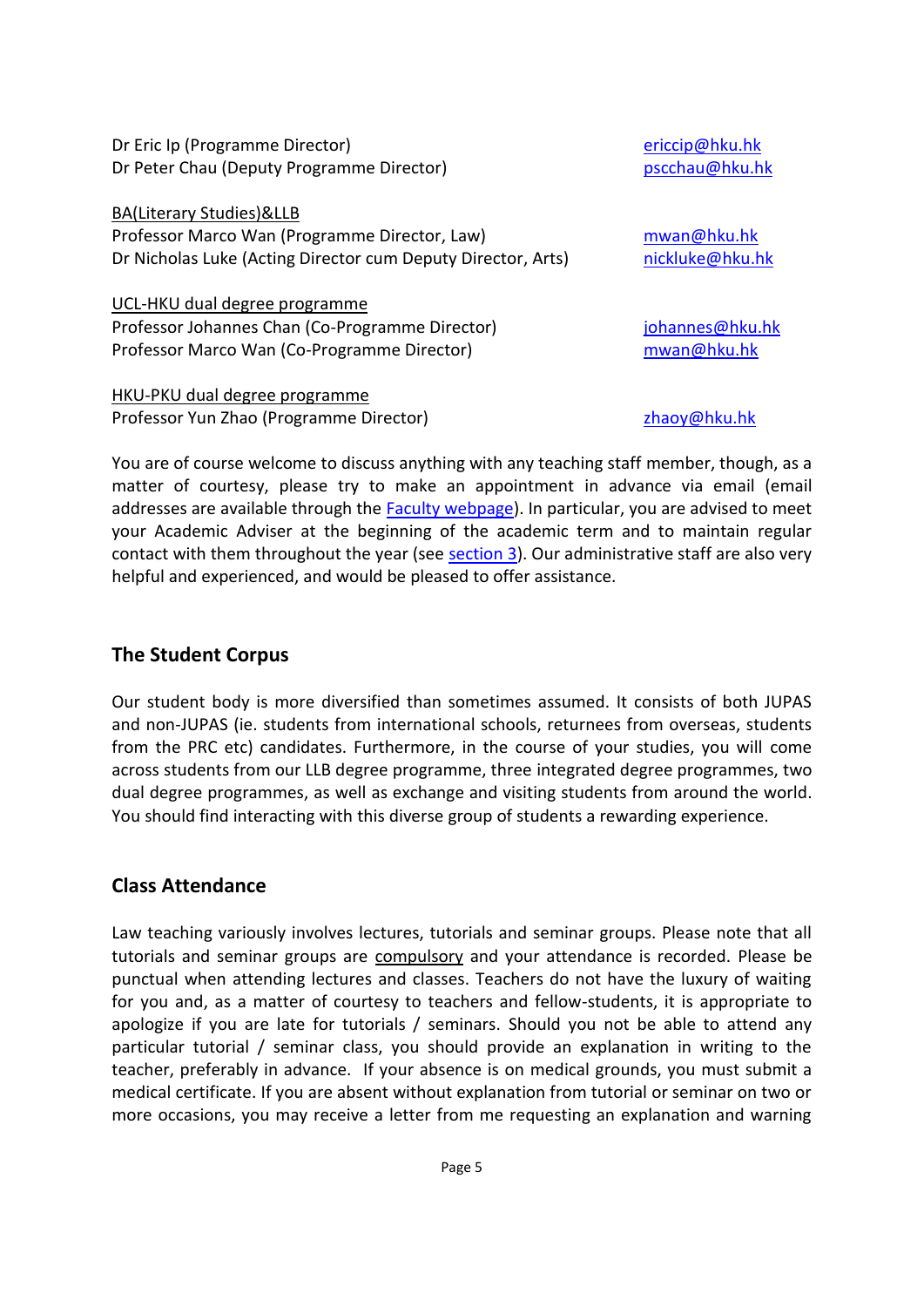you of the consequences of non-attendance. Pursuant to the LLB Regulations, you will not be allowed to take the final examination of the relevant course if you fail to attend 70% of the relevant tutorials.

You are responsible for selecting your tutorial or seminar groups via the Tutorial Sign-Up Application system operated by the University's Information Technology Services. If you do not select your own tutorials / seminars, you will be assigned to tutorial / seminar groups. In general, once selected or assigned, you are not permitted to change to another tutorial / seminar group. If your tutorial / seminar timetable clashes with your other commitments, you must submit an application for permission to change to a different tutorial / seminar group (see [the appropriate form\)](https://dm.law.hku.hk/forms/), providing detailed reasons. Permission will normally not be given unless you can find someone to swap with you. Hall or sports activities, private tuition, and part-time jobs are not permissible reasons for changing tutorial / seminar groups. If you change tutorial / seminar group without permission, you may be regarded as having been absent from your original tutorial / seminar group, and persistent absences may result in you not being permitted to take the final examination.

Please note the dates of examinations if you are planning to be away in December / January or May / June. If you are absent from end-of-semester exams and are permitted by the Board of Examiners to take supplementary exams, you should note that all supplementary in-hall exams will take place in May (for December exams) and last week of July – first week of August (for May exams).

## **Law Library**

We have one of the finest Law Libraries in Asia. You should expect to spend a great deal of your study time in the coming years in the Law Library.

The Law Library will organize various orientation tours at the beginning of the academic year. When visiting the Law Library, please keep quiet, as there are students, teachers, researchers and practitioners working in the Library throughout the year. Please note that this is a place for study, not for social gathering. The librarians are keen to serve and this should be duly reflected in your interactions with them.

If you wish to look for physical copies of materials related to Hong Kong Law which are temporarily unavailable in the Law Library, some of these materials can be found in the Hong Kong Collection section of the Main Library. Note, however, the materials in the Hong Kong Collection section are not for loan.

Further information about the HKU Libraries (e.g opening hours, booking a study table or discussion room, access to electronic resources, etc.) are also available at the website of the [HKU Libraries.](https://lib.hku.hk/)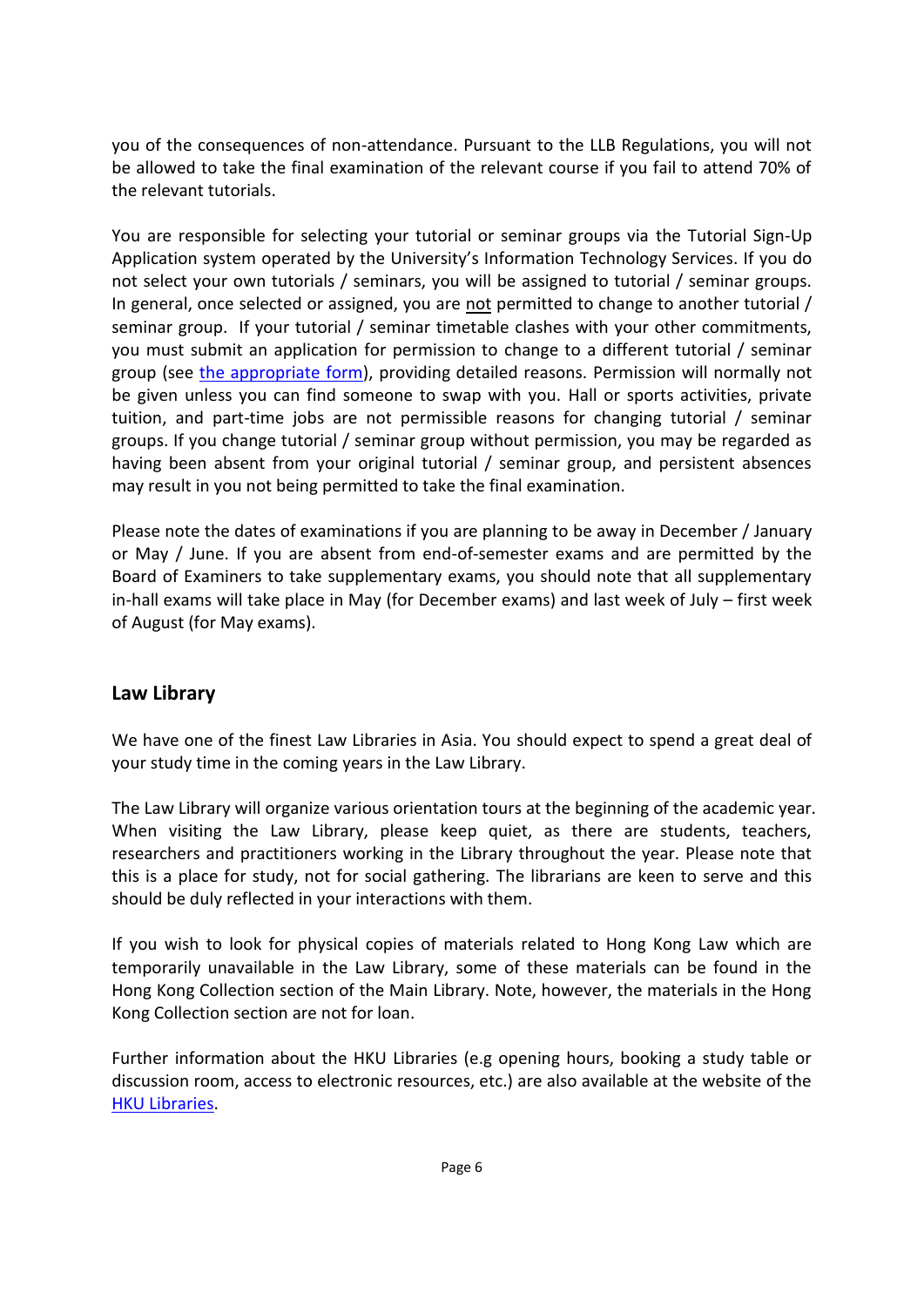## **University Life**

Your time at the University of Hong Kong will be a crucial phase in your lifelong process of personal development. Our emphasis is on thinking, participation and expression. You will find that unlike secondary school, your teachers will often not provide you with model answers, or indeed any well-defined answer. The role of your law teachers is to facilitate your learning, not spoon-feed you. We employ different teaching methods, most of which emphasize preparation and in-class participation. You may at first find it difficult to adjust to the new learning environment, as your previous study experiences may not have prepared you adequately for the learning challenges you will encounter at University. We also understand you may at first find it difficult to accept that there is no right answer, but this uncertainty is the very nature of law and human existence. Adopt an open attitude, and you will find the experience rewarding.

Law School involves a considerable amount of hard work, and there is no easy path to success. You are a full time student, and we plan your legal education on the basis you are prepared and willing to study for 8 hours a day for 5 days a week. We also encourage you to take part in extra-curricular activities, since these form an important part of university education. But you have to learn to know your limitations, to be self-disciplined, and to manage your time and set your priorities.

May I wish you all the best in the coming academic year, and every success in your pursuit of knowledge with us.

> **Professor Yun Zhao** Head Department of Law The University of Hong Kong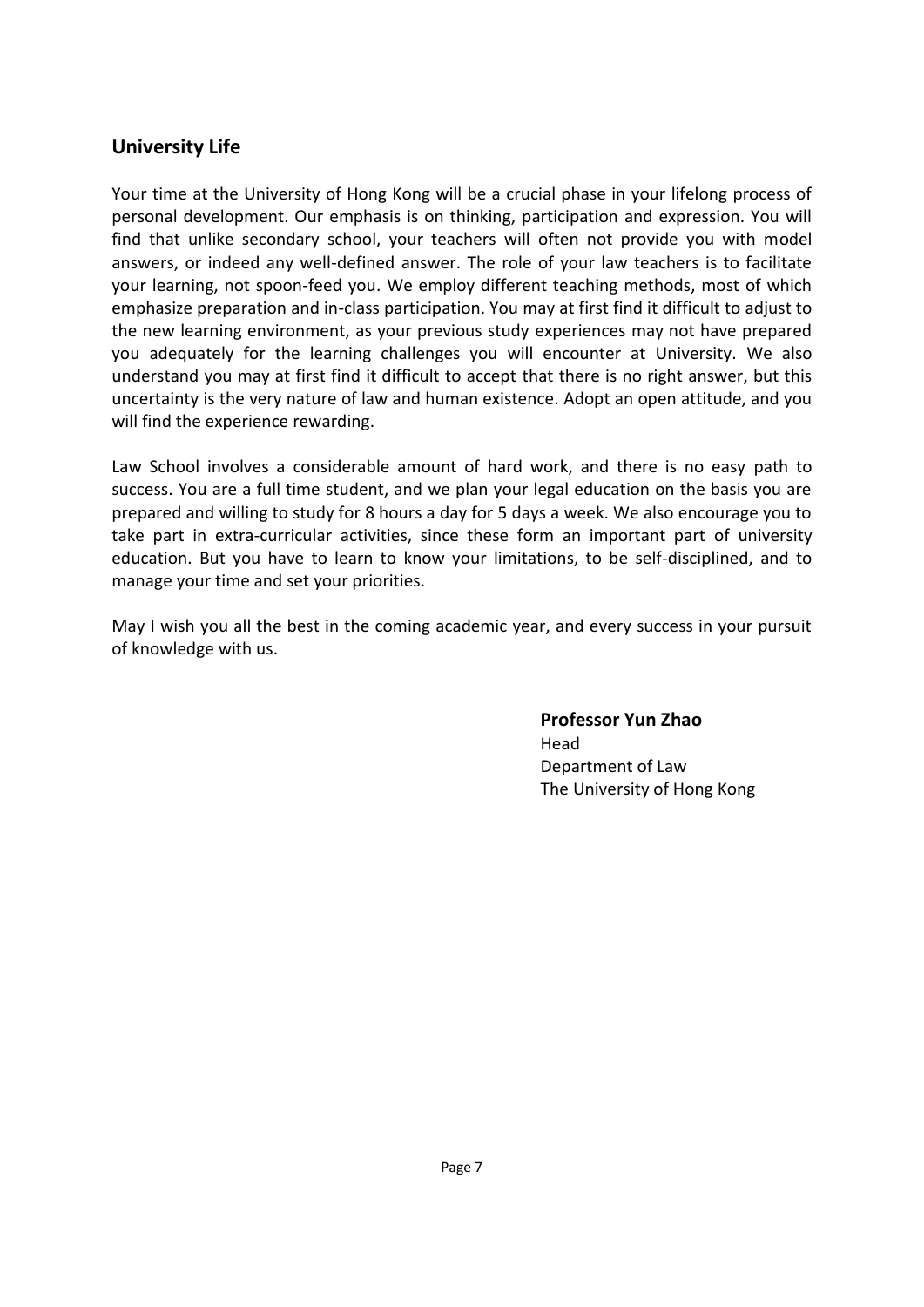## **2. SOME PRACTICAL INFORMATION**

## <span id="page-7-0"></span>**Timetable**

- 1. The timetable for classes will shortly be posted on the [Faculty website.](https://dm.law.hku.hk/timetables/) For teaching dates in both semesters in 2021-2022, please see the tentative timetable on our webpage (go to [Academic Resources Support Centre](https://dm.law.hku.hk/) (ARSC)).
- 2. Please note that lectures commence on 1 September 2021. Tutorials usually start in the following week, but please check the [website](https://course.law.hku.hk/) for specific / contrary instructions in individual courses.
- 3. Please note that subjects set out in CAPITAL LETTERS in the Timetable refer to lectures in the subjects (attended by all students taking the subject). Tutorial classes (meeting in small groups) and seminar groups are indicated by small letters. You should find out the group to which you belong for the purpose of each subject by consulting the lists that will be posted on our [webpage.](https://course.law.hku.hk/) You may be in different tutorial / seminar groups for different subjects.
- 4. As mentioned above, students are not permitted to change their assigned tutorial / seminar groups unless exceptional circumstances exist, and the approval of the Head of Department must be obtained. All such applications should be submitted (see [the](https://dm.law.hku.hk/forms/)  [appropriate form\)](https://dm.law.hku.hk/forms/) by the stipulated deadline (usually within the first two weeks of the term). No application for change of tutorials/seminars will be entertained after that date.
- 5. Teachers are identified in the timetable by their initials. For teachers' full names and office room numbers, please consult the faculty website or the e-boards (located on the Ground Floor and 10/F of Cheng Yu Tung Tower). You may make an appointment to see any of them by emailing them directly. Please note that every student is assigned an Academic Adviser / Personal Tutor. Details of the Academic Adviser / Personal Tutor system are provided in [section 3.](#page-13-0)

## **Notices & Email**

- 6. There are various means of communication between you and the Department. Notices are posted on the Faculty webpage [\(Student Intranet\)](https://dm.law.hku.hk/). Please check the webpage from time to time. You are deemed to have notice of all notices posted there.
- 7. Some important information will be placed on the Faculty Homepage. Please check the Faculty Homepage from time to time. In most courses, teaching materials -- as well as instructions for class preparation -- are placed on Moodle (you may access Moodle via **HKU Portal**).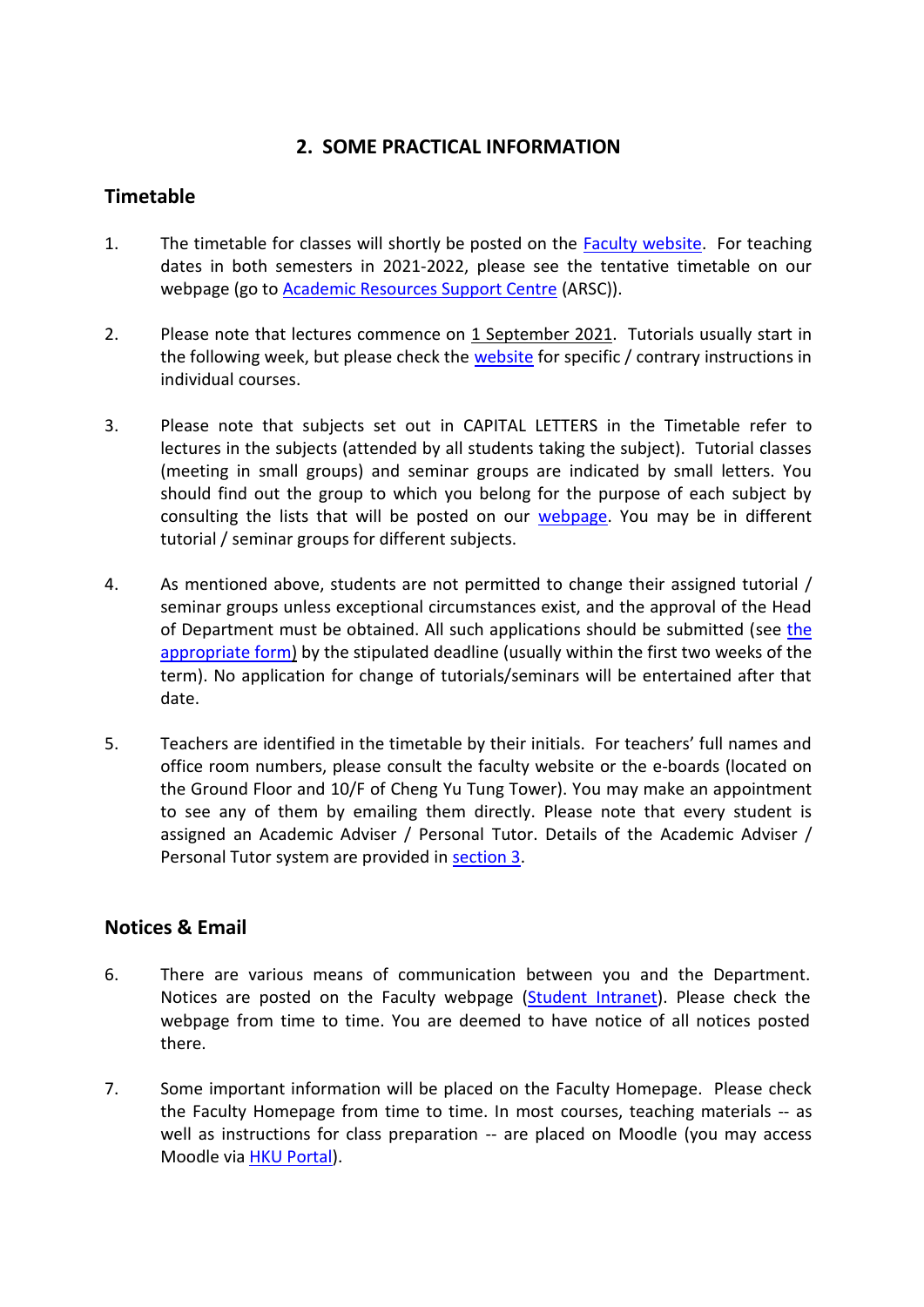8. In some urgent cases or during vacation, notices may be sent to you by email. All of you are assigned a student email account. Students may also have other email addresses. For communication purposes, we will use your university email address only. You are again deemed to have notice of any notice sent to your university email address.

## **Teaching Materials**

9. Teaching materials (course materials, outlines etc) are mainly available through Moodle. It is also common that you have to download materials from various websites.

#### **Submission of Assignments**

10. Unless teachers in a particular course instruct otherwise, you are required to submit all coursework and written assignments through Moodle. You may access Moodle through [HKU Portal.](https://hkuportal.hku.hk/login.html) You are reminded that all written assignments submitted via Moodle will be run though plagiarism detection software (see our policy and penalty on plagiaris[m https://course.law.hku.hk/policy-and-guidelines/\)](https://course.law.hku.hk/policy-and-guidelines/).

## **Class Attendance**

11. Attendance in tutorials/seminars is compulsory. Students who repeatedly fail to attend class without a satisfactory reason may be deprived of the right to take the examination at the end of the year; if the student takes the examination and fails, previous absences in tutorials/seminars may lead to the student not being given the opportunity to take a supplementary examination. Any student who is absent from any tutorial/seminar should therefore submit a letter explaining the absence to the tutor concerned. Please refer to  $section 4$  for further details regarding disciplinary matters.

#### **Plagiarism**

12. As students, you have rights as well as responsibilities and duties. One of your most important duties is to comply with the University's rules regarding the writing of coursework assignments and examinations. For example, as far as written coursework and assignments are concerned, you must not engage in plagiarism. Plagiarism is a very serious academic offence and in recent years has been dealt with severely by the University. In some instances, law students have been expelled from the University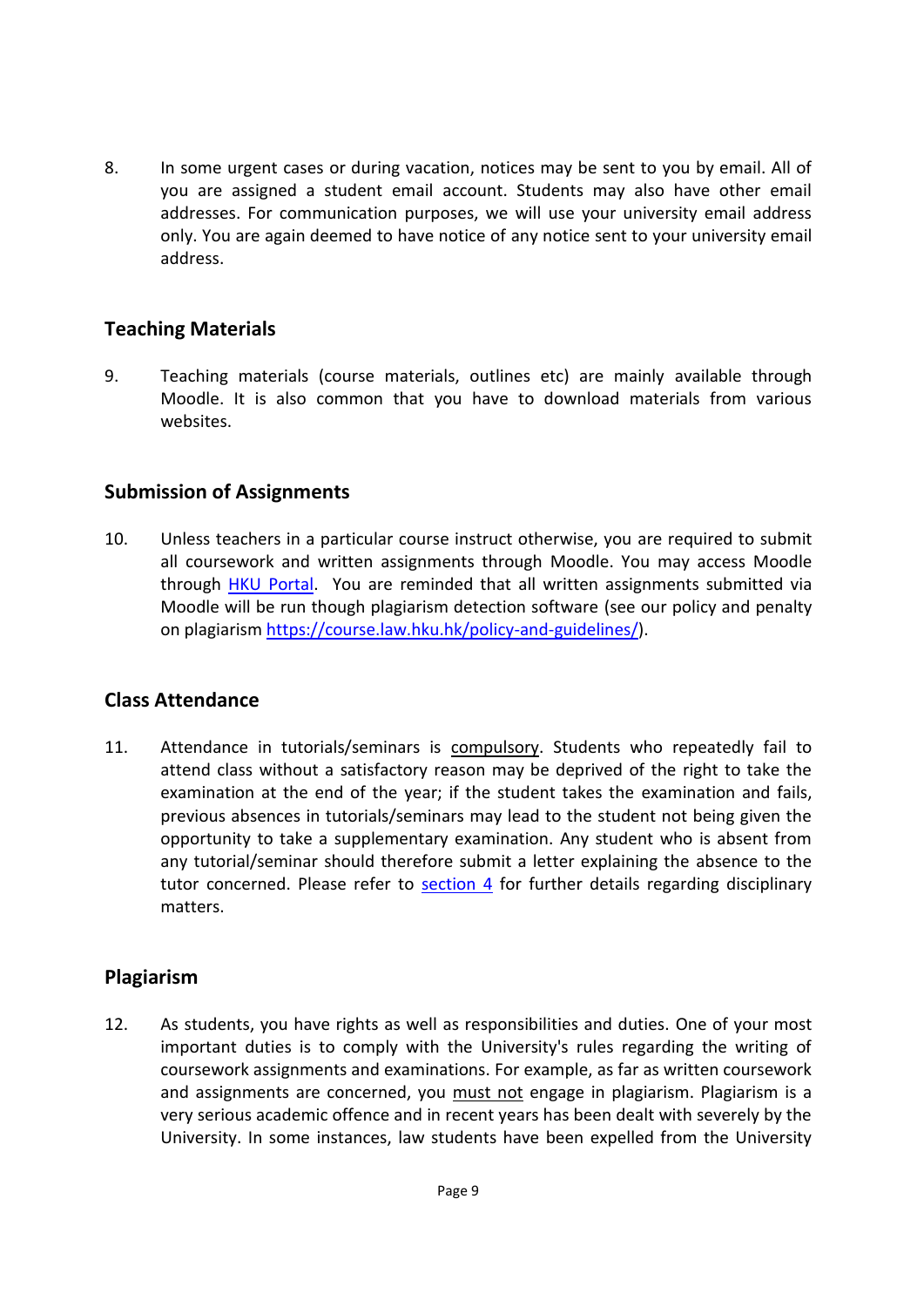after they were found guilty of plagiarising the work of others, including other students. The meaning of plagiarism is explained in the memorandum on disciplinary matters in [section 4](#page-14-0) and will be further elaborated in a special class in your Legal Research & Writing course. All written assignments will be submitted through Moodle and run through plagiarism detection software. If plagiarism is detected, the item of assessment will receive a mark of 0 (F grade).

- 13. Note also that students are required to attach to all assignments or take-home exams a cover-sheet containing a declaration (to be signed by the submitting student) that the rules pertaining to plagiarism have been complied with fully (see [the assignment](https://dm.law.hku.hk/forms/)  [cover sheet\)](https://dm.law.hku.hk/forms/). Obviously, students must not attempt to submit the same piece of written work in more than one course.
- 14. Further details about plagiarism (including how to avoid it) are available at the [University's Teaching and Learning](https://tl.hku.hk/plagiarism/) website.

## **Copyright & Photocopying**

15. Extensive photocopying of books is to be avoided. It is a breach of copyright as well as an unethical practice. It is also discouraging to the authors (some of whom may be our own colleagues) who have spent many hours in producing their work. Notices regarding fair practices are posted in the University's Libraries and often on photocopy machines.

## **Basic Courtesy**

16. From time to time we hear comments that law students are rude and disrespectful, whether to other students, to the University's teaching and administrative staff, or to downtown legal practitioners. This is not true for most of our students, yet it takes only a few to give this kind of general impression. The art of advocacy is persuasion, not offensiveness. Please be polite and patient**,** particularly with administrative staff, and especially at the beginning of the academic year when there may be a large number of students' enquiries. Rude and offensive manner will not help you get your desired result.

#### **Good Email Manners**

17. When you write letters or send emails and text messages to your friends you can be as informal as you wish. However, when you are writing to other people, such as teachers, administrators or practitioners, it is important that you use proper and polite language. You will communicate more effectively, and it will give people a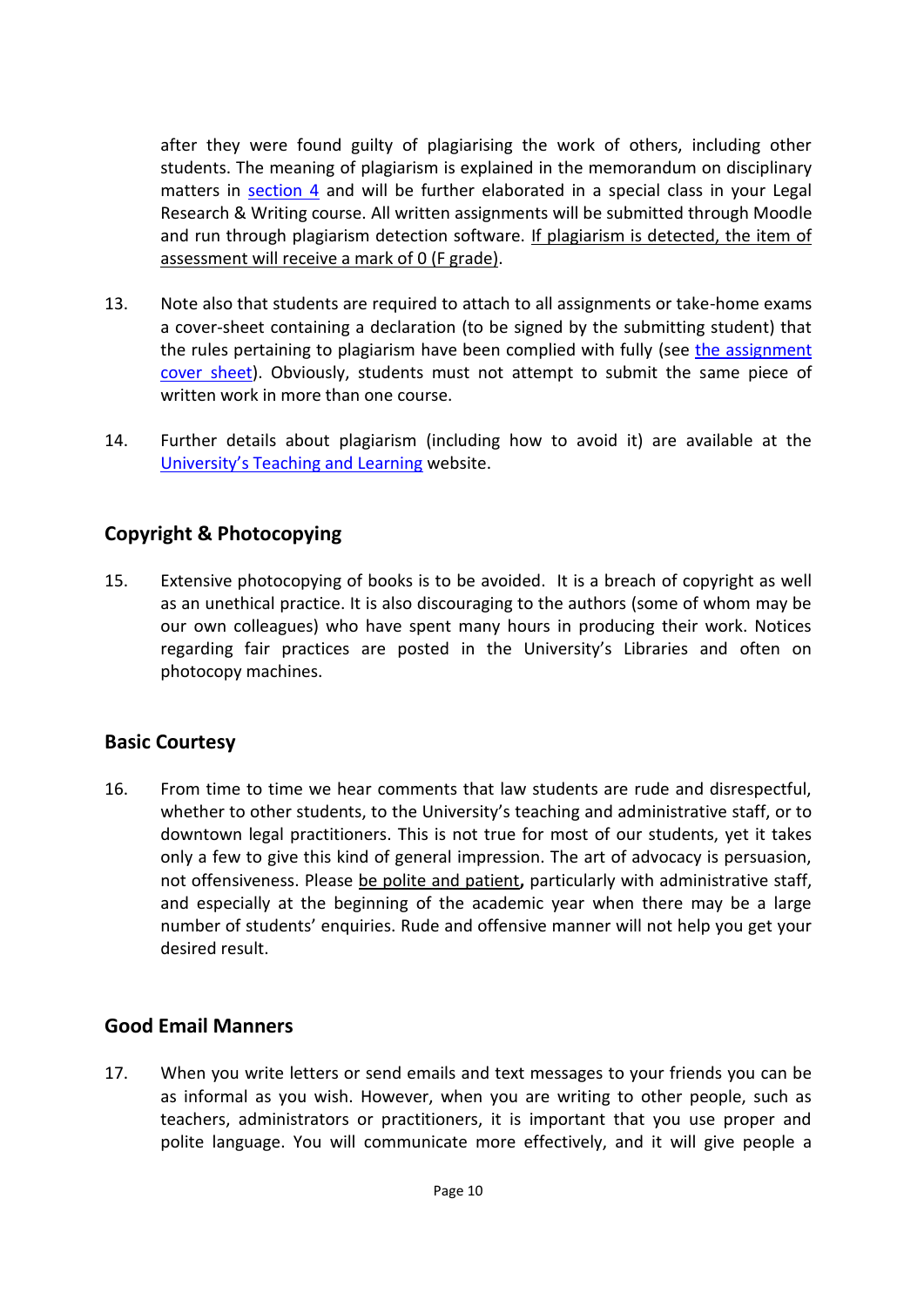better impression of your abilities. Remember that your future supervisors and clients are not likely to tolerate bad email manners. Commonsense, politeness, and correct grammar and spelling are the basic ingredients of a proper email. It does not necessarily have to be written in a very formal manner. We have compiled a list of reminders below. We hope you will find them useful.

- a. A proper email should begin with an appropriate salutation.
	- For example, "**Dear Dr. Suzuki,**"; "**Dear Miss Chan,**"; "**Dear Ms Chan,**"
	- Never "*Hi,*"; "*Hey,*"; "*Dear Mary Chan*" (if you know the gender of the addressee); "*Dear Madam*" (if you know the name of the addressee); "*Dear Ms CHAN*" (putting words in capital letters in emails gives the tone that one is shouting).
- b. After the salutation, begin the body of the email with an explanation of why you are sending the email, or explain the request that you are making.
- c. If you have a question about a course, say which course it is. This is because a teacher usually teaches more than one course each term. Give enough context so the teacher knows where your question is coming from, and how to identify you.
- d. If you have a request, say it politely.
	- For example, "**I would like to know**"; "**I wonder if you could kindly ..**"; "**May I ask**"; "**Is it possible that …**"; "**Do you mind letting me know..**"; "**I would like to ask for a favour.**"; "**I would be most grateful if you could let me know..**".
	- Never "*I want to know*"; "*Please tell me* when the assignment is due"; "*Please keep me informed*." (Note that just because you use the word "please", it does not mean that you are being polite. "Please" can be used in commands, e.g., "Please behave yourself."; "Please write polite emails.").
	- After stating your request, never say "*Please reply.*"; "*Please reply as soon as possible.*"; or *"I look forward to your prompt assistance."* Even if a matter is urgent, it is very rude to say so, because these statements read more like commands than requests. Just explain that the matter is urgent, and the teacher / administrator will understand.
	- Do not chase up the teacher / administrator for a response less than three days after you send your email.
	- After waiting for some time, if you have not heard back and would like to check, do so politely. For example, "**I wonder if my email to you on [date] has**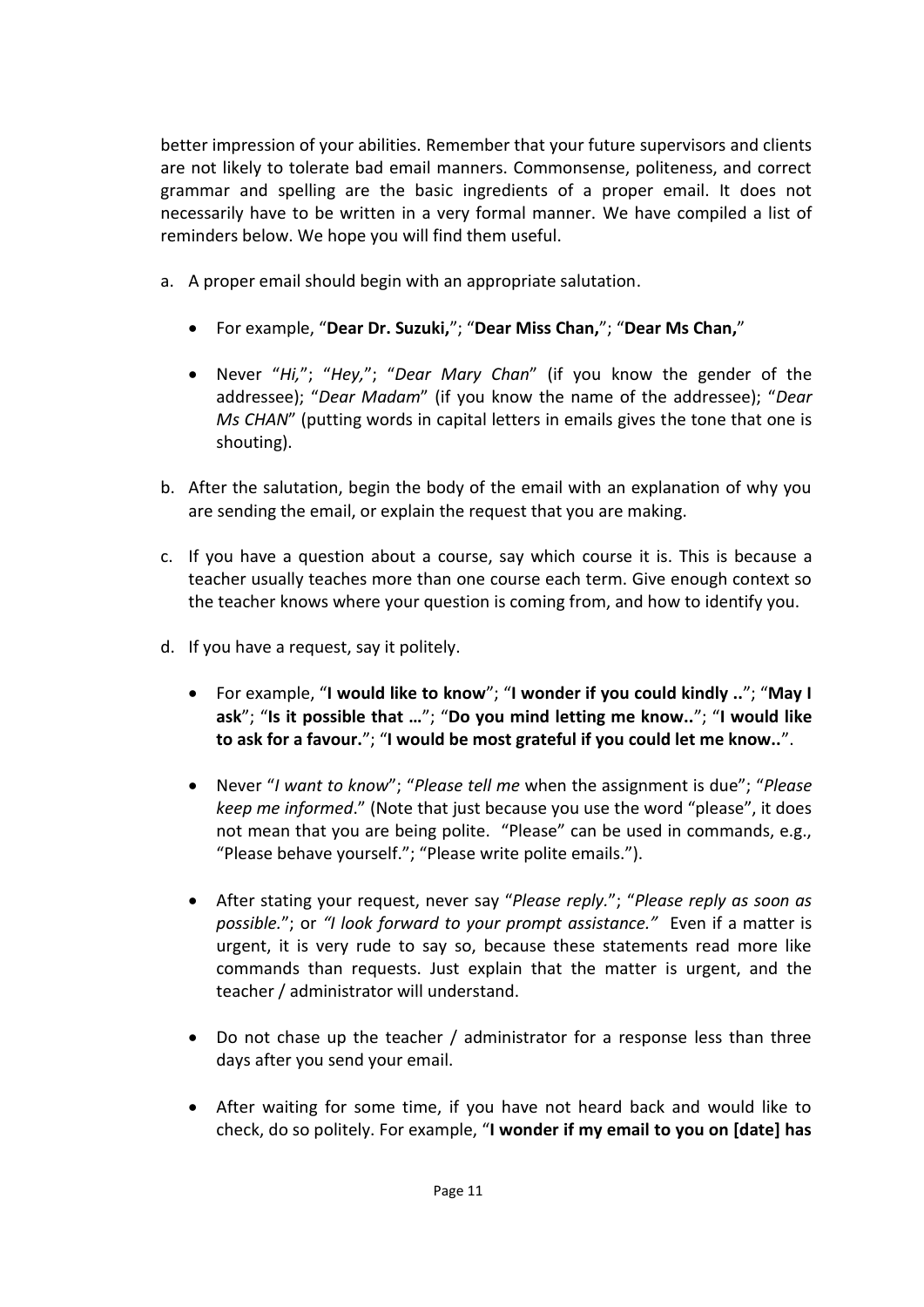#### **arrived safely.**"

- If a teacher has responded to your request, always send a return email saying "**Thank you**". It is very rude to not to do this.
- e. If you would like to make an appointment with the teacher / administrator, write it politely:
	- For example, "**I wonder if I could make an appointment with you** …"
	- Never "**May I have an appointment with you?** *so that you may have a chance to help.*"
	- Suggest a few time slots, but always say something like "**If these times do not suit you, please feel free to let me know any other time that you prefer / is convenient to you.**"
	- If you cannot make the date suggested, say "**I am sorry I cannot come to see you** on [Monday]". Never say "*I am not available* on [Monday]" (this statement is appropriate only if spoken by someone in authority to his deputy).
	- If you can make the date suggested, say "**[Monday] is fine with me. I look forward to seeing you then.**"; never say "*I am happy to see you on [Monday].*" (this statement is appropriate if spoken by someone in authority to his deputy).
- f. If you have a suggestion for the teacher, never say "*I suggest you* [call me at 2555 6666]"; "*You may* send the notes to my home address." (These are polite commands. However, if spoken by a student to a teacher / an administrator, it is very impolite.)
- g. The content of your email should never contain commands. Be careful not to write as if you are stating a legal rule, for example:
	- I have decided to take 4 courses, … *on the condition* that it is acknowledged by the Faculty that I would have all the credits I need to graduate for LLB in HKU by June 2021.
- h. You should close the email as follows
	- For example, "**Best wishes, Lala / Lala Lau**"; "**Sincerely yours, Lala**"; "**Regards, Lala**"; "**Best, Lala**" (the last one is more informal)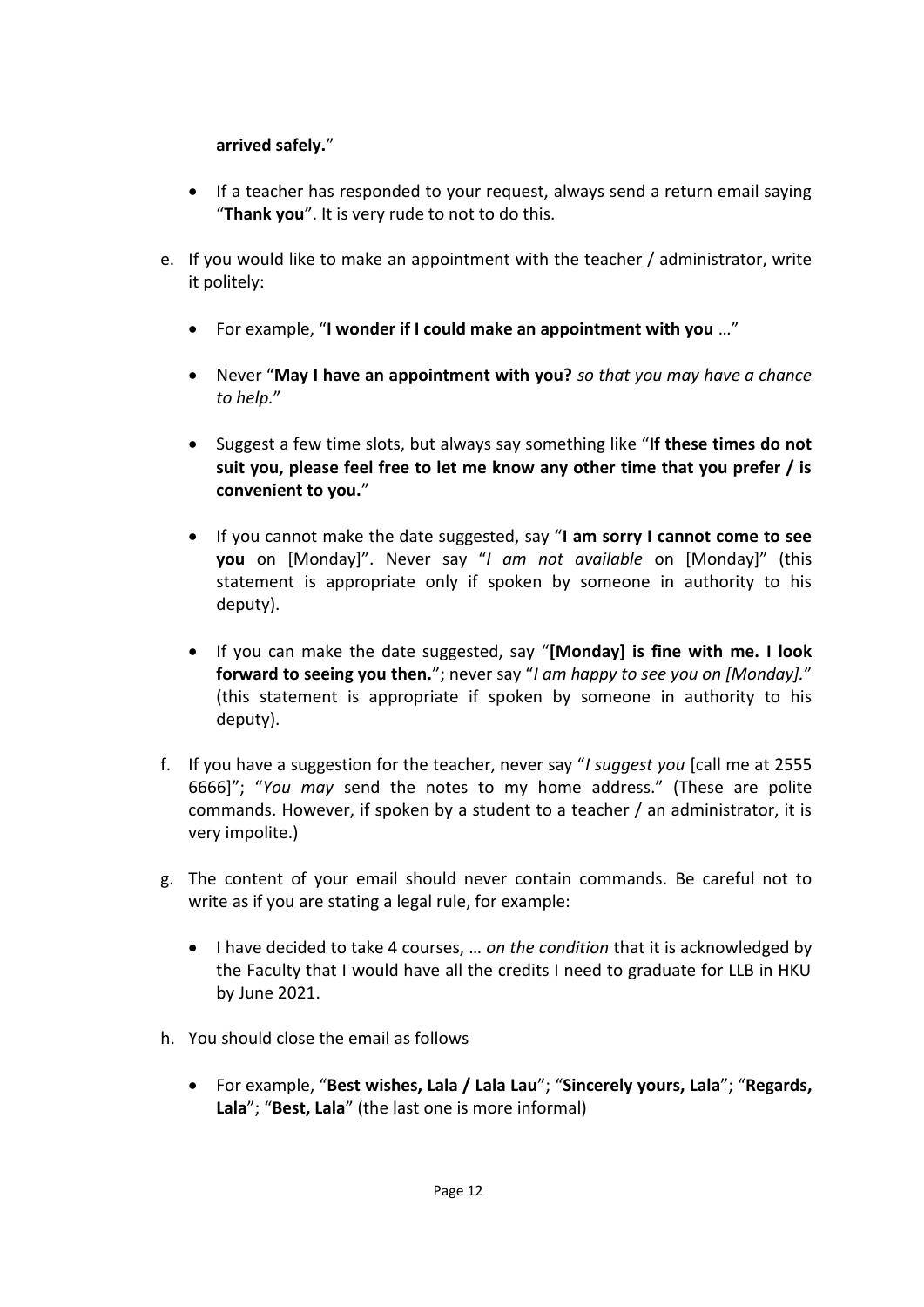- Identify your true name, never say "*A student of contract law*"; "*Your tutee*". Give your last name to be more formal.
- Don't end your email by giving just the name of an association or committee such as "**Yours, XX Society**". Your should provide your full name and the name of your association / committee.
- Never leave the email unsigned.
- i. Always re-read your emails and check their spellings before sending them out.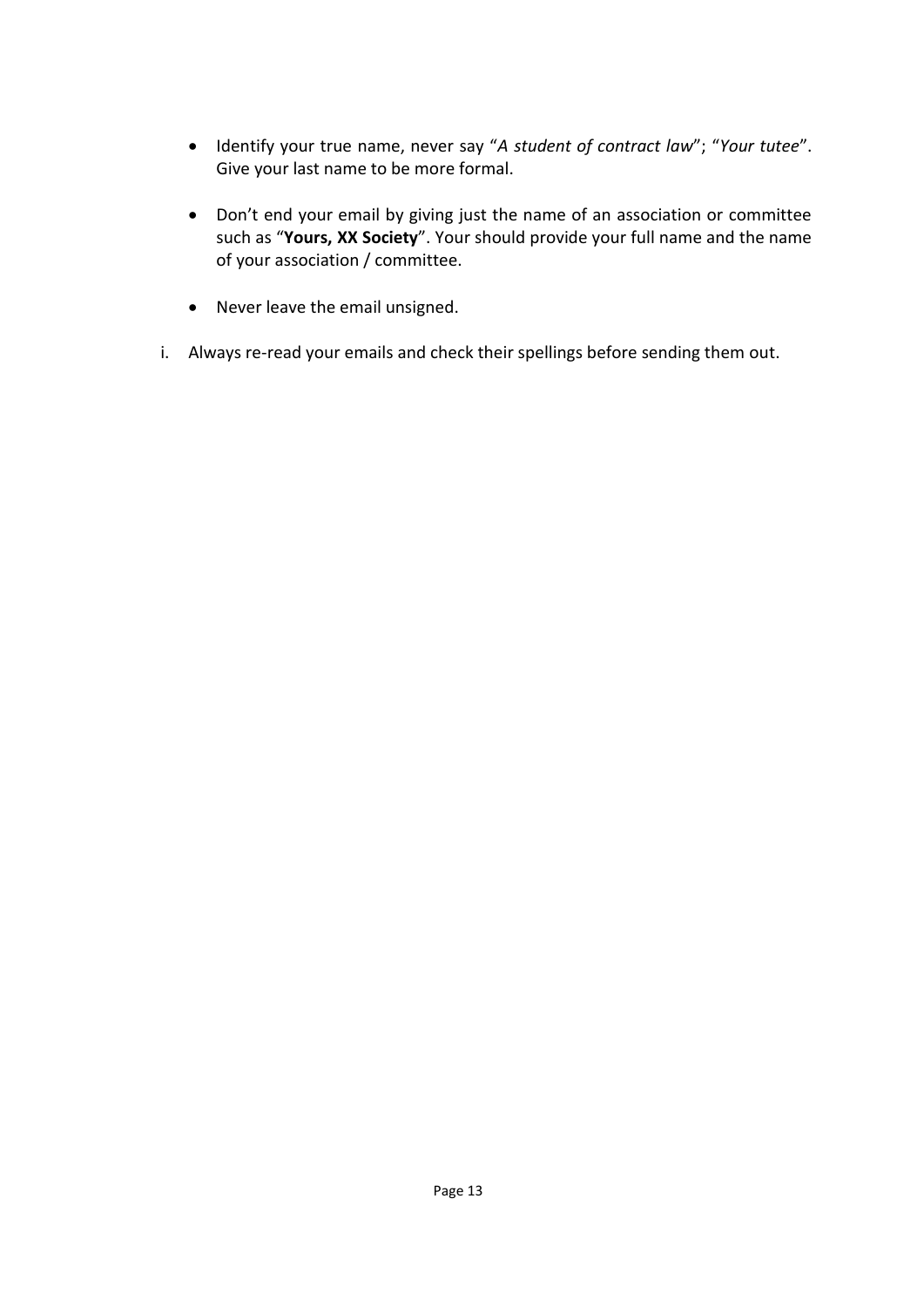## **3. ACADEMIC ADVISERS**

<span id="page-13-0"></span>We have adopted a system of Academic Advisers for the purpose of assisting students' academic development. Each student is assigned a teacher in the Department, who will act as the student's Academic Adviser. The student may consult his or her Academic Adviser from time to time on various academic matters relating to his or her study in this Department and this University. In general, your Academic Adviser is intended to be an academic mentor and a friend. His or her roles are:

- To facilitate your transition to university
- To help you clarify your academic and career goals and to draw up plans to achieve these goals
- To enable you to make informed choices in course selection and other academic matters
- To provide guidance on your learning experience
- To discuss academic performance and implication on future career
- To refer you to other relevant university resources

Your Academic Adviser should be your point of first contact for guidance on academic matters and career planning. You are strongly encouraged to meet with your Academic Adviser at least once every semester in your first year of study**.** Regarding specific academic matters relating to a particular course taught in this Department, students should consult the lecturer in charge of the course concerned, or the tutor in that course.

The details of your own adviser are available through the SIS. A list of all teachers in the Department, together with their initials and their room numbers, is also available on the [webpage.](https://www.law.hku.hk/academic-staff/) You are responsible for taking the initiative to contact your Academic Adviser in the beginning of each semester, and whenever advice and help is needed. To arrange to meet with your Academic Adviser, please send him / her an email to make an appointment.

Apart from Academic Advisers, each Year One student is also assigned a senior student as Student Adviser. We encourage a sense of solidarity within our student community and we hope the Student Advisers Scheme will be able to build up a social network between seniors and juniors in our Department. You can seek advice from your assigned Student Adviser if you want a student perspective to your academic questions. Details of your Student Adviser will be sent to you in due course.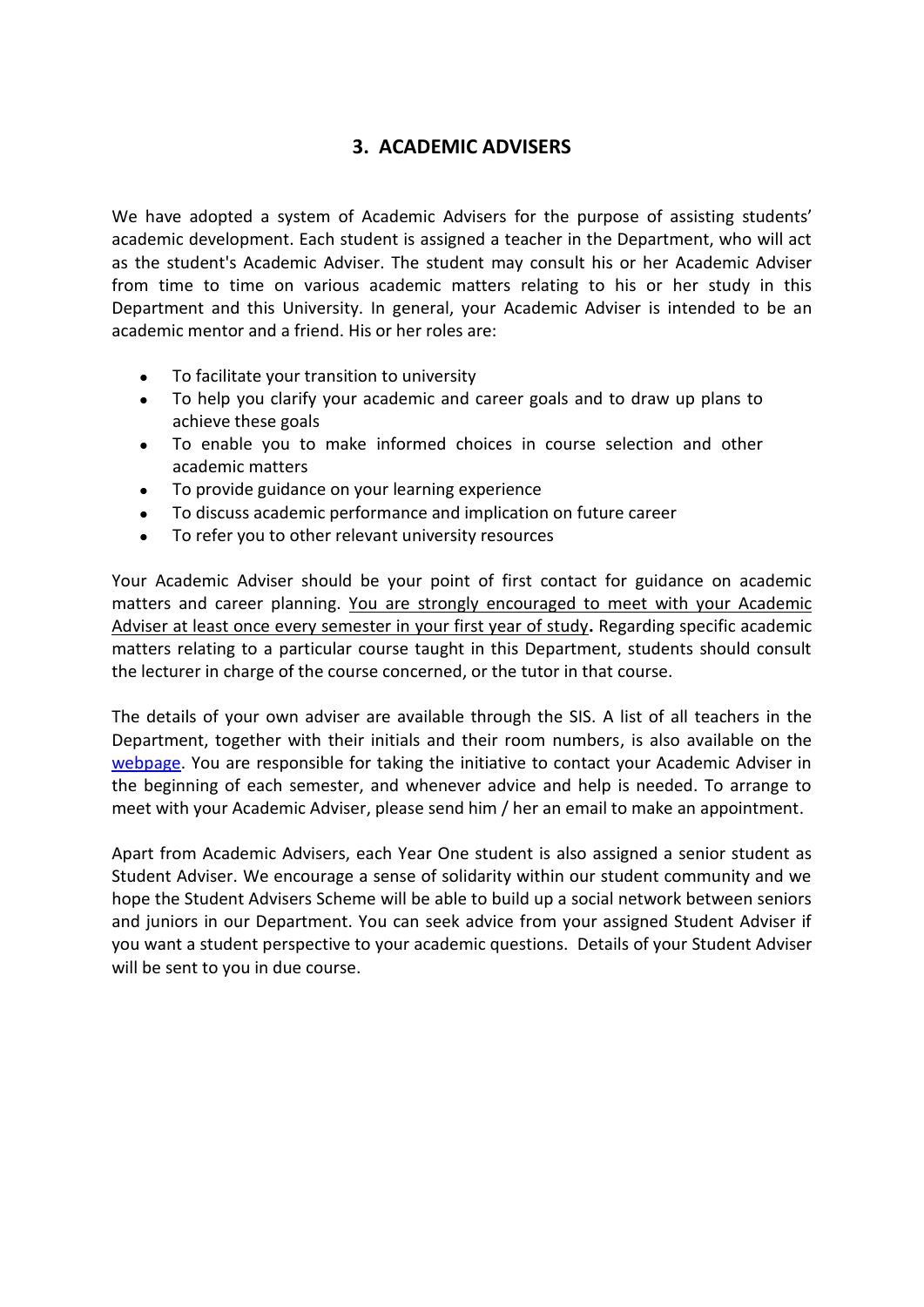## <span id="page-14-0"></span>**4. DISCIPLINARY MATTERS**

There are several important rules applicable to you as a student in the Department of Law, the violation of which may result in serious consequences for you.

## **Attendance at Tutorials / Seminars**

In all LLB courses, attendance at tutorials / seminars is compulsory. Our LLB programme is not an external degree programme where students study by themselves and then sit the examination set by the educational institution. Tutorials / seminars are a vehicle by which teaching instruction is provided and the student's academic progress is monitored. According to the rules which are currently in force, failure to comply with the requirement to attend compulsory classes may constitute failure "to follow instruction", and may lead to the student concerned being deprived of the right to take the examination or submit assignments in the subject(s) concerned.

This memo constitutes notice to you of the serious consequences of failing to attend classes for which attendance is compulsory. Students who fail to attend such classes without satisfactory explanation assume the risk of not being allowed to take the examination at the end of the course or submit assignments.

If you need to be absent from class for a legitimate reason, you must seek the teacher's permission in advance or as soon as possible thereafter if advance notice cannot be given. If you are unable to attend class because of illness, a medical certificate for your absence must be provided afterwards. Please note also Regulation G8(a) and (b) of the University's General Regulations, which provides:

"(a) Attendance:

A student shall follow his courses of instruction and complete the requirements of his curriculum to the satisfaction of the Heads of the Departments concerned.

- (b) Absence:
	- (i) A student who cannot attend for between three and seven days inclusive because of his illness shall, if he is registered in a Faculty, inform the Dean of the Faculty concerned in writing at the earliest opportunity. A student who is registered other than in a Faculty shall in similar manner inform the Registrar. When longer absence is necessary or when absence from examinations is in question, a student shall submit in writing an application for leave of absence to the Dean, or the Registrar, as the case may be, together with a certificate signed by a registered medical practitioner ...
	- (ii) A student who, during any term, desires leave of absence for more than two full consecutive days for non-medical reasons shall, if he is registered in a Faculty, apply to the Dean of the Faculty concerned in writing at the earliest opportunity, stating the reasons for which the leave of absence is sought. A student who is registered other than in a Faculty shall in similar manner apply to the Registrar. Permission for such leave shall be granted only in exceptional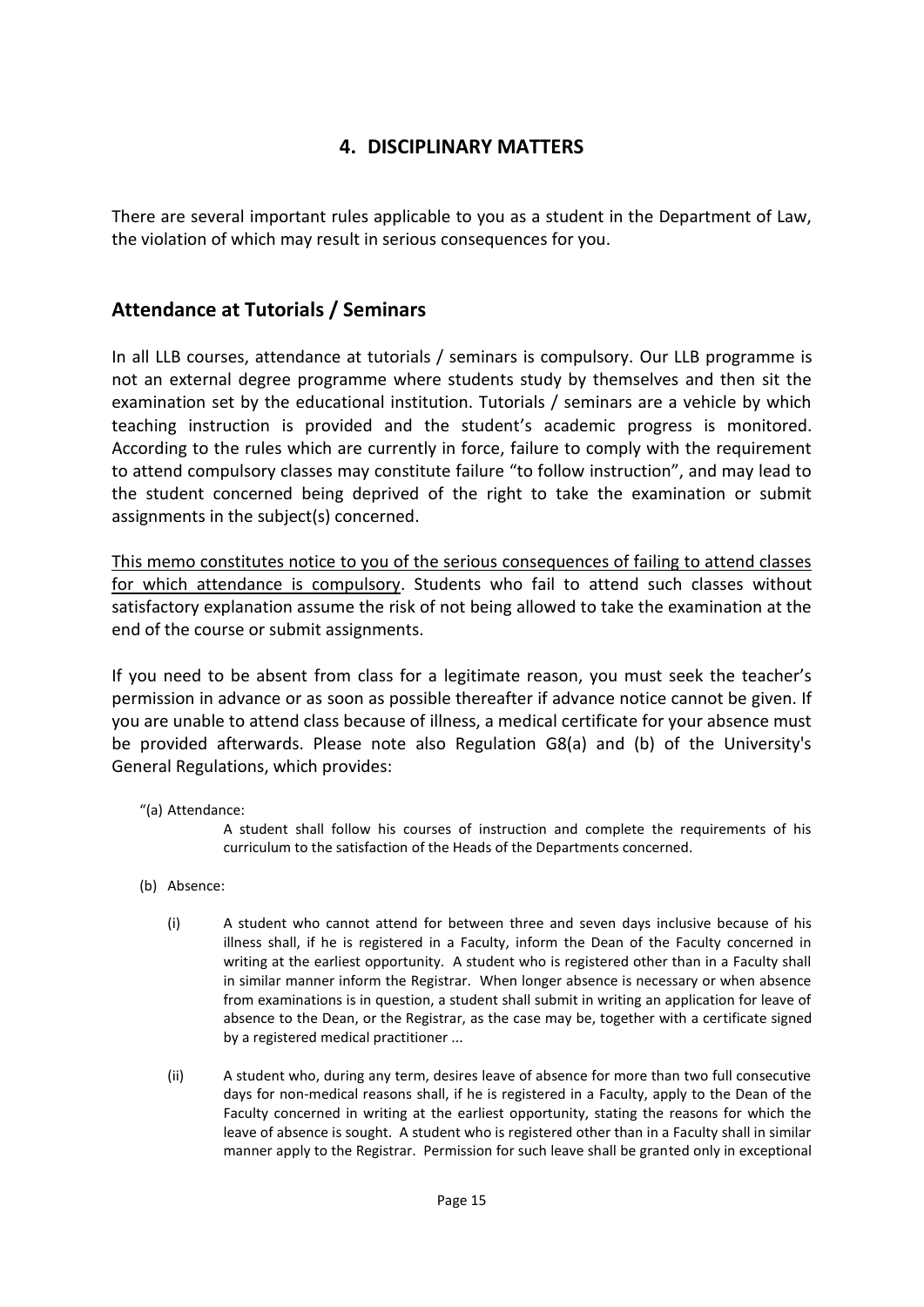circumstances and shall not be granted by reason only that the student has already made arrangements to be absent."

## **Plagiarism and Academic Integrity**

In writing coursework assignments and final examinations, it is extremely important to bear in mind the rules pertaining to plagiarism. In summary, plagiarism means the taking or copying of others' work and presenting it in a manner as if the work is one's own. Regulation I of the University's Regulations Governing Students' Conduct Concerning Assessment provides:

"A candidate shall not engage in plagiarism nor employ nor seek to employ any other unfair means at an examination or in any other form of assessment. Plagiarism is defined as direct copying of textual material or wilful use of other people's data and ideas, and presenting them as one's own without acknowledgement, whether or not such materials, data and ideas have been published.

In conducting research, a candidate shall not engage in any misconduct which shall include, but not limited to, plagiarism; fabrication, falsification; unethical collection or unauthorized use of data; improper ascription of authorship including the listing of authors without their permission, attributing work to others who have not in fact contributed to the research, or the lack of appropriate acknowledgement of work primarily produced by another person; non-disclosure of potential conflict of interest; non-compliance with regulations including conducting research without obtaining relevant ethical approval and infringement of another person's intellectual property rights; and other practices which seriously deviate from those commonly accepted within the academic community for proposing, conducting or reporting research.

A candidate at a University assessment who infringes any of the above regulations is liable to be the subject of a complaint before the Disciplinary Committee under the provisions of Statute  $XXXI-2(1)(g)$ ."

The most common form of plagiarism is copying from published works of writers or the essays of other students without proper acknowledgement. It is not enough merely to acknowledge the source by listing the source in the bibliography. If you take a word-for-word passage, sentence or phrase from others' work, you must put the passage, sentence or phrase between quotation marks to demonstrate that it is others' work and provide the source. If you are paraphrasing or adopting an argument made in a book or article, you must also acknowledge the source. Normally you will do this with a footnote at the end of a sentence each time a new point is written. Students often make the mistake of citing the source only once, usually after the first sentence in a paragraph or after a heading, without making subsequent citations when the source is used or referred to again. Giving credit where credit is due does not in any way detract from the force of your argument. It is simply making clear with integrity which ideas are yours and which ideas belong to others.

Once an assignment has been completed, you should re-read your paper with a view to spotting possible instances of plagiarism. This is important because oftentimes plagiarism arises from just plain carelessness. However, whether the plagiarism was intentional or due to a careless mistake, it will be treated as equally serious, and the consequences will likely be the same. When re-reading your paper, you should ask yourself the following question: "are there any passages in this paper which are either simply the words of another, or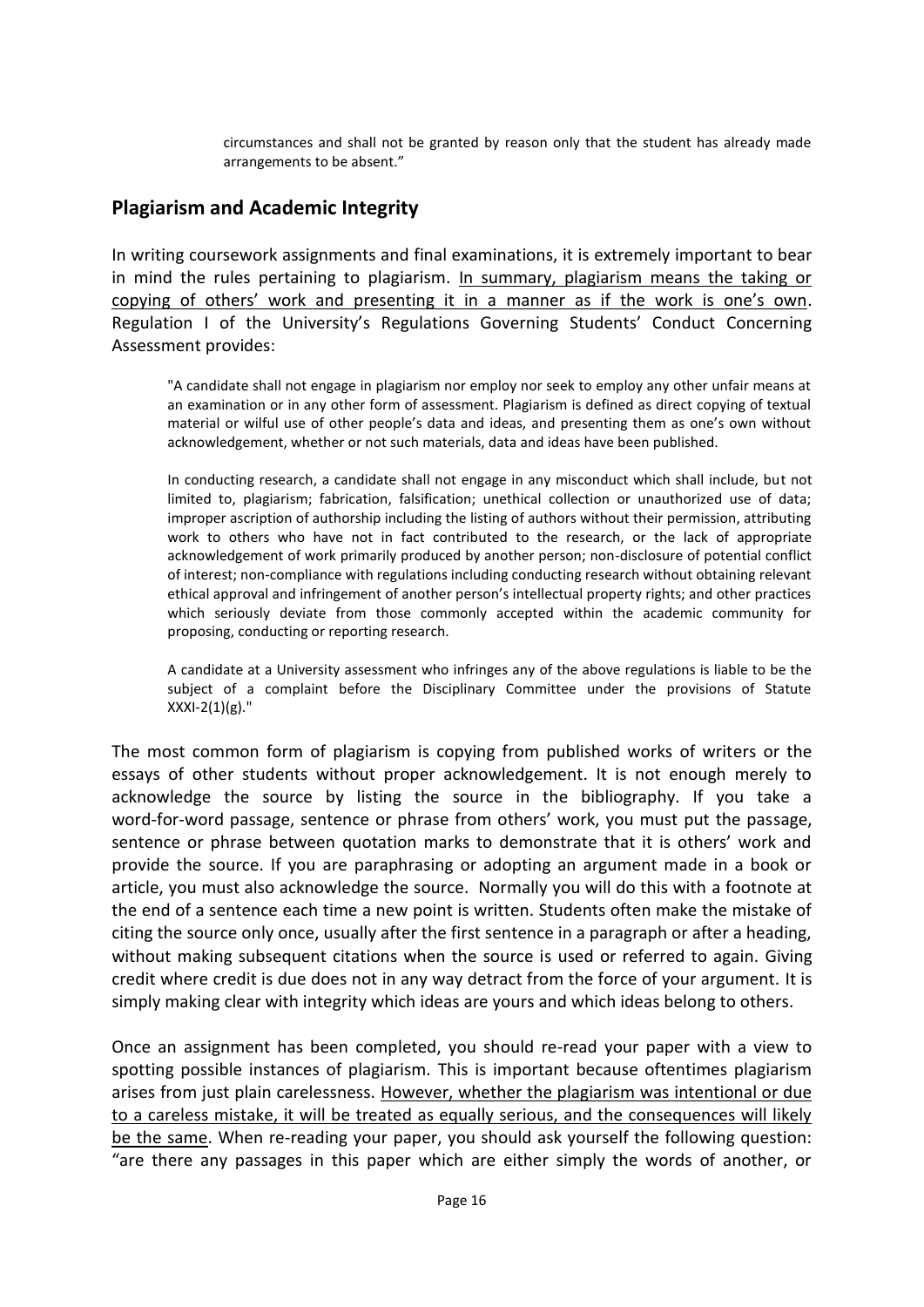would lead the reader to think that the point being made is mine when in fact it is someone else's idea?" Given the serious consequences arising from a finding of plagiarism, it is better to err on the side of giving too much credit rather than giving insufficient credit. If you are unsure whether you are properly complying with the plagiarism rules, you should always check with your teacher before you submit your assessed work.

Plagiarism is academic theft and is severely penalized in academic institutions, including the University of Hong Kong. Where portions of two or more students' essays are found to be very similar, plagiarism may be inferred and both assignments will be failed (ie. a student who allows his or her work to be plagiarized by others will be penalized to the same extent as those who plagiarize the student's work).

Plagiarized work will be given a mark of zero. On top of that, the matter may be treated as a disciplinary offence (just like the case of cheating during an examination) and referred to the University's Disciplinary Committee under Statute XXXI of the University's Statutes and the Disciplinary Committee Regulations. In this regard, your attention that a student found guilty by the Disciplinary Committee of a disciplinary offence may be subject to several kinds of sanctions, including a published reprimand, suspension from classes or expulsion from the University.

In recent years, law students (both LLB and LLM students) have been warned, suspended from their study, and in one case, expelled because of plagiarism. Law students who plagiarize often blame their poor standards in English for their behaviour. Poor English is not an excuse and will not gain any leniency from the full application of the plagiarism rules**.** Given the high ethical standards expected of future legal professionals, the Faculty of Law is greatly concerned about plagiarism by law students. To deter plagiarism, teaching staff have been instructed to take an active role in spotting plagiarism and to refer the matter for disciplinary action, in addition to awarding zero marks, where it occurs.

You should also note that the Law Society of Hong Kong now requires all applicants for registration of training contracts to indicate in their application documents whether they have at any time been found guilty of any disciplinary offence involving dishonesty by the institute(s) at which the applicant completed his or her academic and professional stages of their legal education.

## **Conduct during Examinations**

The same Regulations Governing Conduct at Examinations also stipulate that students may not, unless expressly permitted, bring any printed or written matter to an examination. In the case of an examination in which students have been permitted to bring in their own materials, they should study carefully the rules regarding the extent to which such materials may be marked, underlined or annotated. As in the case of plagiarism, a breach of the rules will be referred to the University's Disciplinary Committee.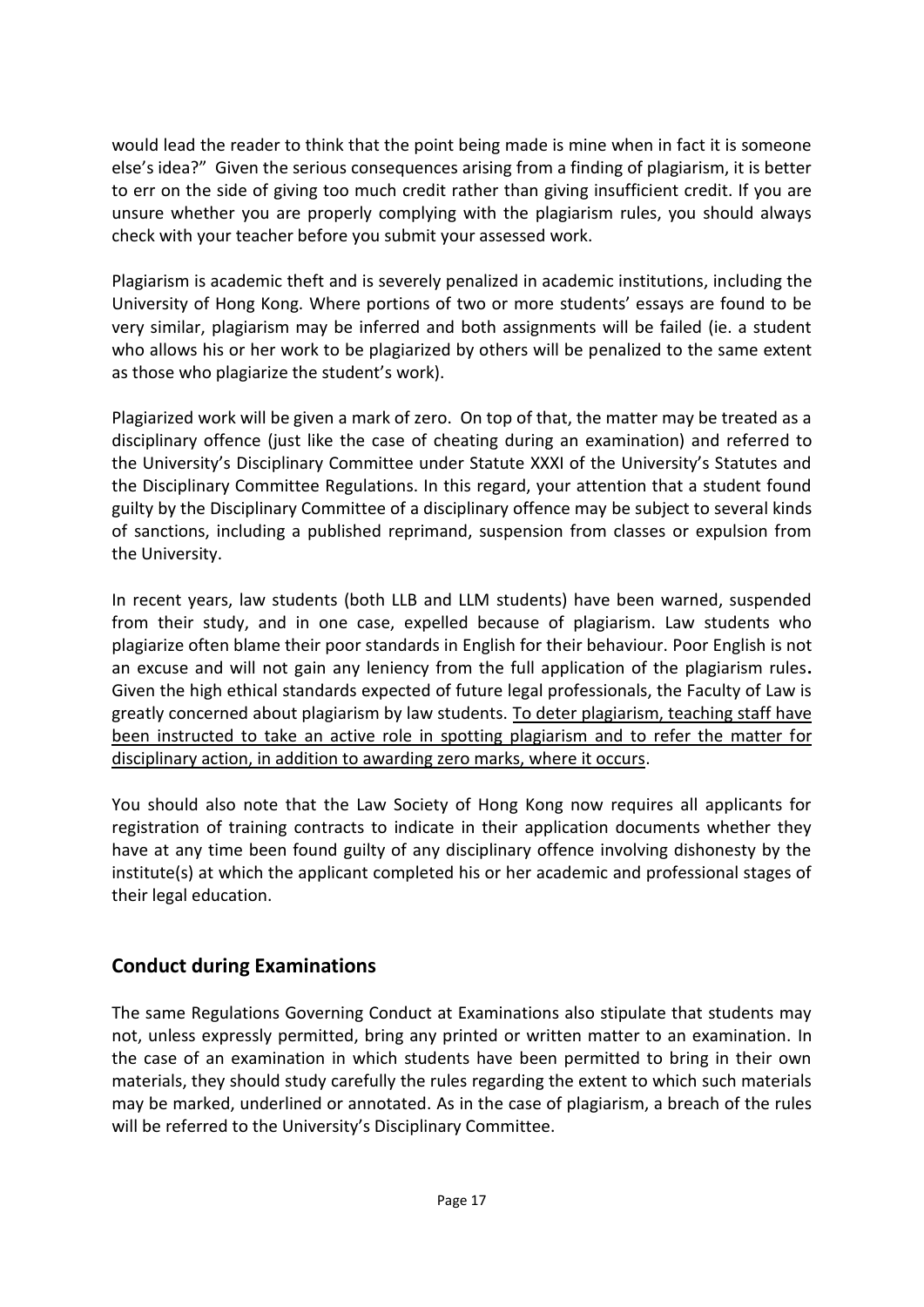Examination procedures can be found on the website:<http://www.exam.hku.hk/>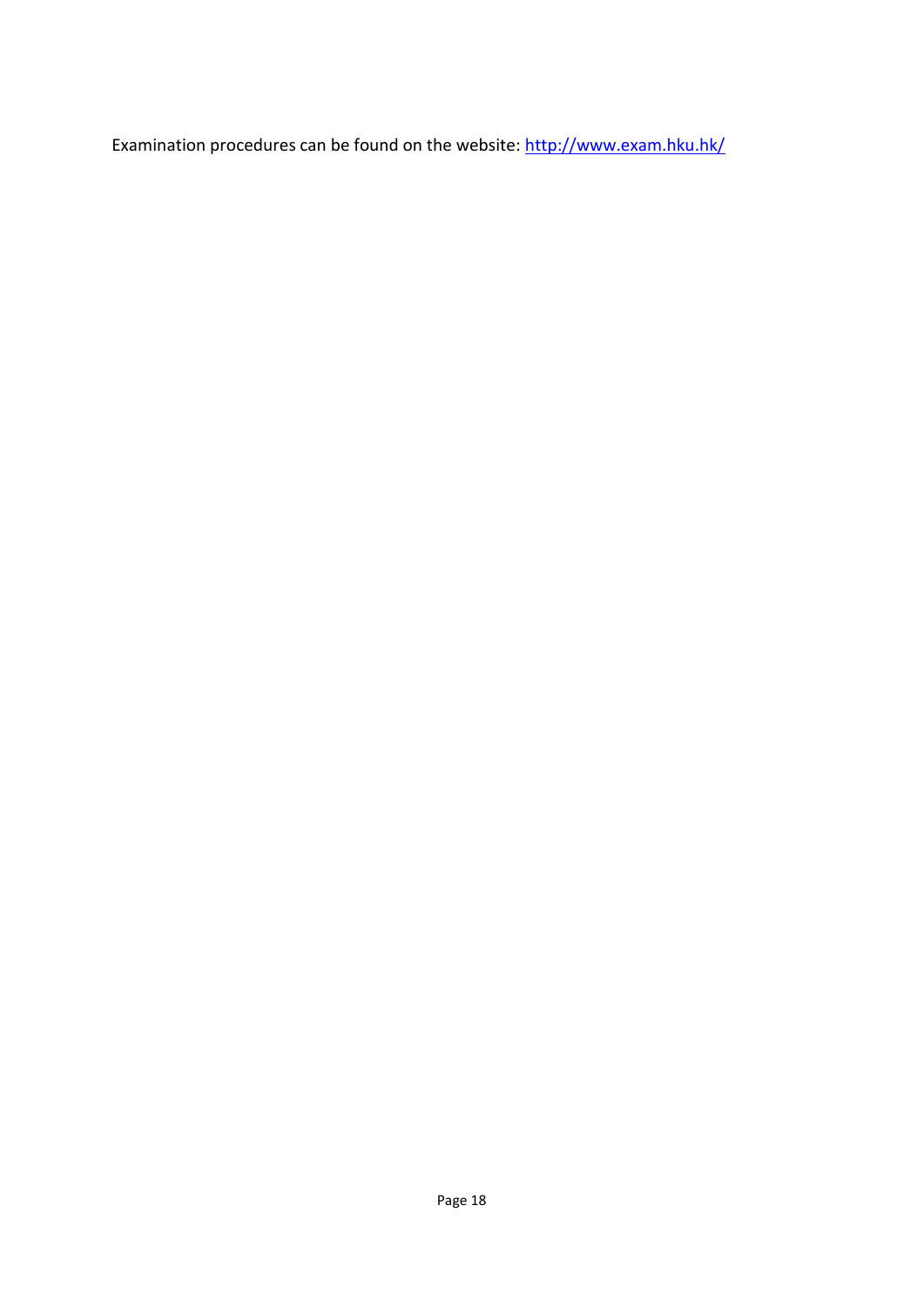## <span id="page-18-0"></span>**5. EXEMPTIONS FROM LLB CURRICULUM REQUIREMENTS AND RELATED MATTERS**

#### **Exemption from Chinese Language Enhancement Course**

The graduation requirements for both LLB and double-degree curricula include successful completion of a 6-credit Chinese Language Enhancement Course. You are required to take the course in your third year. Full details of options will be available in due course.

If you have not taken any Chinese language courses during your secondary education, you may apply for exemption from the Chinese enhancement requirement, as it would be difficult for you to follow the courses at the undergraduate level. In its place you should take inter-faculty electives offered by the Language Centre in place of the Chinese Language Enhancement Course. In general, you are not permitted to take courses other than language courses in substitution.

All applications must be made before the commencement of your third year. Late applications will not be considered.

In choosing your course, you should ascertain the timetable of that course from the Language Centre in order to avoid clashes with your law classes. It is your responsibility to enrol in the Language Centre, which will consider individual applications before permitting enrolment. Having been allowed to enrol, you should then apply to respective Programme Director for approval of course selection [see appropriate form on the [webpage\]](https://dm.law.hku.hk/forms/). Upon approval, your application will be forwarded to the Dean of the Faculty of Law for exemption from the Chinese Language Enhancement Course. Once exemption is granted, you will receive confirmation of your enrolment in the substituted course.

You may be interested to learn that over 80% of the trials in Magistrates Courts are conducted in Cantonese these days, and that written documentary evidence in Chinese will not be translated. Virtually all commercial documents with PRC institutions are also in Chinese. Some law firms expressly require proficiency in the Chinese language in their recruitment. It will thus only be to your advantage to be proficient in the Chinese language.

## **Exemption from Normal Pattern of Study for Mooting and Dispute Resolution (Capstone)**

Under the University degree regulations, the LLB regulations and the regulations for our LLB integrated degree programmes (hereinafter known collectively as "the Regulations"), a student must fulfil a capstone requirement: Mooting and Dispute Resolution, in order to complete the curriculum.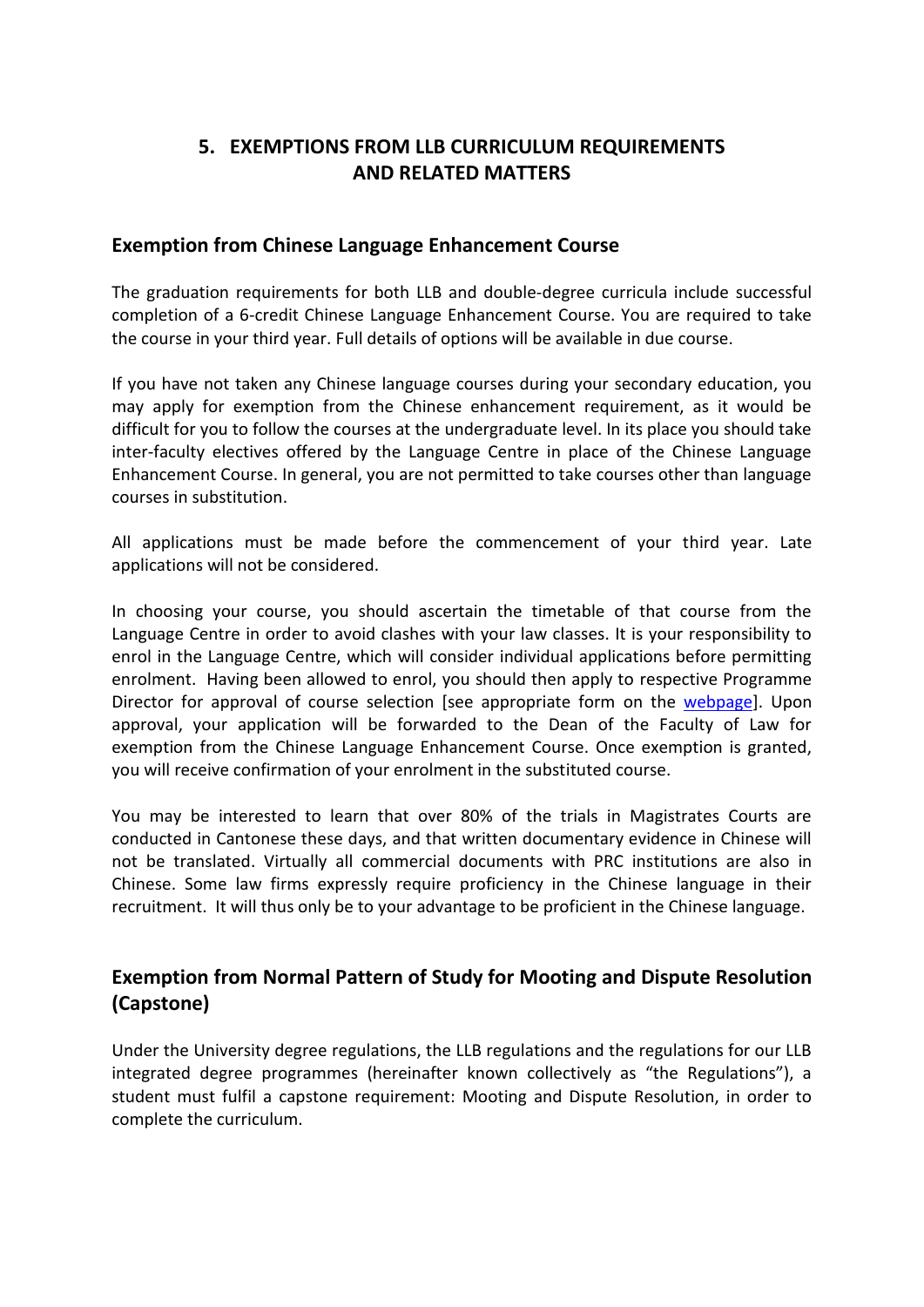To satisfy the capstone requirement, a student must pass the six-credit course "Mooting & Dispute Resolution", which is offered during Semester 1, with moots typically held in January / February every year.

In the past, students who went on exchange sometimes found it practically impossible to complete the compulsory moot requirement in Year 3 (LLB students) / Year 4 (Integrated Degree students). Students who will go on exchange can defer Mooting & Dispute Resolution to their final year. Please refer to [section 7](#page-21-0) for more information.

In addition, we also believe it is fair to allow students to satisfy the capstone requirement where he or she has participated as a team member in an international mooting competition and has enrolled in and passed the related International Mooting course. This recognizes the enormous amount of effort and work that team members are expected to put into the competition (see [section 8\)](#page-26-0).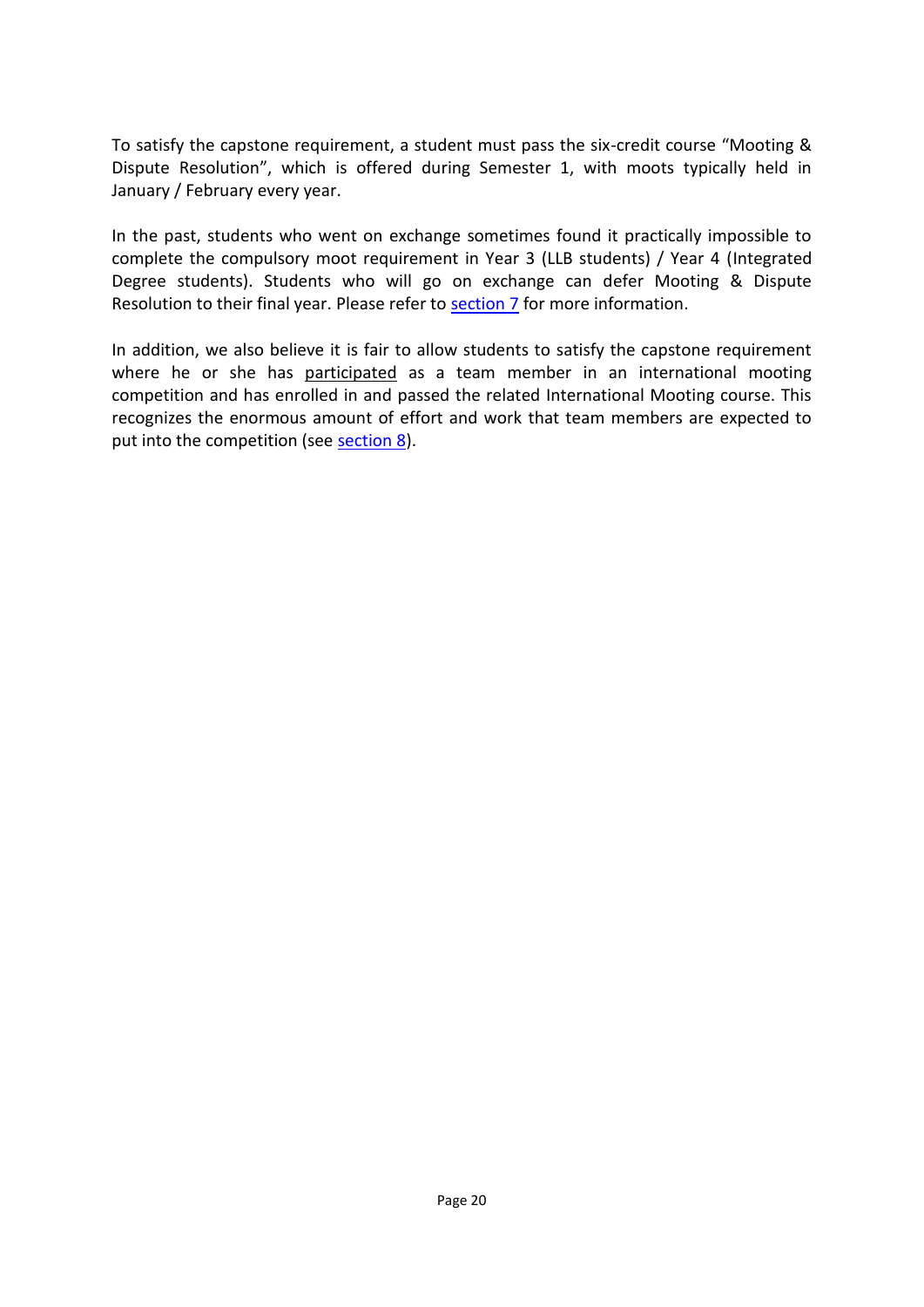## <span id="page-20-0"></span>**6. POLICY ON EXTRA CREDIT APPLICATIONS**

No permission is required if LLB students intend to take extra credits. However, students are not allowed to take more than 6 extra credits in each semester (ie. no more than 36 credits for each semester) and they are only allowed to take up to 72 credits in one academic year. Most importantly, students are not allowed to graduate earlier than the normal period of four academic years (single degree and HKU-UCL Dual Degree) or five academic years (integrated double-degrees and HKU-PKU Dual Degree).

For students under HKU-UCL and HKU-PKU Dual Degree Programmes, no overloading is allowed.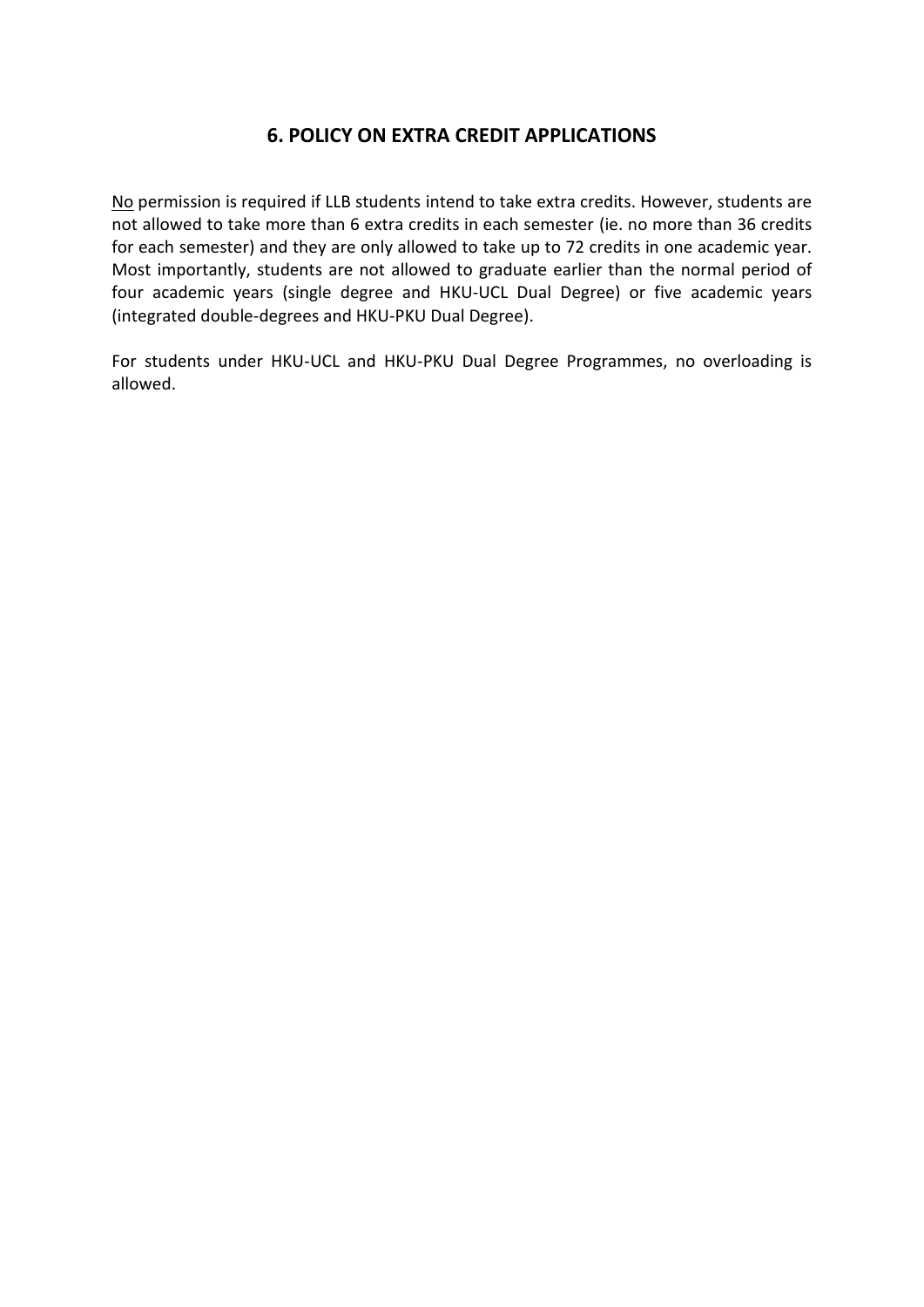## <span id="page-21-0"></span>**7. STUDENT EXCHANGE**

It is possible to study for part of your degree on an approved exchange programme<sup>1</sup>. This is a worthwhile experience which will broaden your horizons and perspective.

If you are interested in studying abroad for one or two semesters - which you may do in your upper years (single degree students normally will go on exchange in their third or fourth year, Integrated-Degree students may go on exchange in their third, fourth or fifth year) - this note provides some basic information on student exchange.

1. There are two exchange schemes:

1

(a) One is the [University Worldwide Exchange Programme](https://aal.hku.hk/studyabroad/avail_program.php?id=1&type=outgoing) which provides scholarships.

(b) The other is the **Faculty Based Exchange Scheme**. For the Faculty Based Exchange Scheme, we can only provide limited scholarships.

- 2. Check whether the overseas university where you intend to enroll is within our approved exchange programme. Such information is available from the International [Affairs Office](https://aal.hku.hk/studyabroad/avail_program.php?id=1&type=outgoing) in the Registry (for the University Worldwide Exchange) and on the [Law](https://www.law.hku.hk/current-students/outgoing-exchange-programme-introduction/)  [Faculty Homepage.](https://www.law.hku.hk/current-students/outgoing-exchange-programme-introduction/) The Law Faculty Exchange Briefing Session will be held in September every year. For more information, please refer to our Exchange [webpage.](https://www.law.hku.hk/current-students/outgoing-exchange-programme-introduction/)
- 3. Study the Regulations applicable to your particular degree programme. The Regulations for LLB, BBA(Law)&LLB, BSS(G&L)&LLB, BA(Literary Studies)&LLB are significantly different. There are also differences for different years of enrollment in a single programme. Make sure you get the Regulations that apply to you (see: [Regulations and Syllabuses\)](https://dm.law.hku.hk/). If you intend to seek admission to the PCLL, you should also study the [PCLL Admission Requirements](http://www.ple.hku.hk/pcll) carefully. Discuss your plans with your Academic Adviser / Personal Tutor AND the Director of Exchange (Outgoing), Mr Alex Mak [\(makalex@hku.hk\)](mailto:makalex@hku.hk). Talk to students who have gone on exchange before, but be careful with this advice, since the regulations that applied to students in previous years do not apply to you (since the various degree Regulations differ from year to year).
- 4. Find out more about the University which you would like to go to and the courses it offers. Information about most universities is available on the internet. You may note that in North America (US and Canada), law is a postgraduate degree. Therefore, if you are admitted to these universities under the University Scheme, you may not be allowed to do law. We have exchange agreements with some of the North American universities and they are prepared to allow our LLB and Integrated Degree students to take their law courses. In such cases you will be studying with

<sup>1</sup> Students under HKU-UCL Dual Degree Programme might go on exchange but they will have to defer their graduation and the maximum number of credits they can transfer from exchange institution is 18 credits.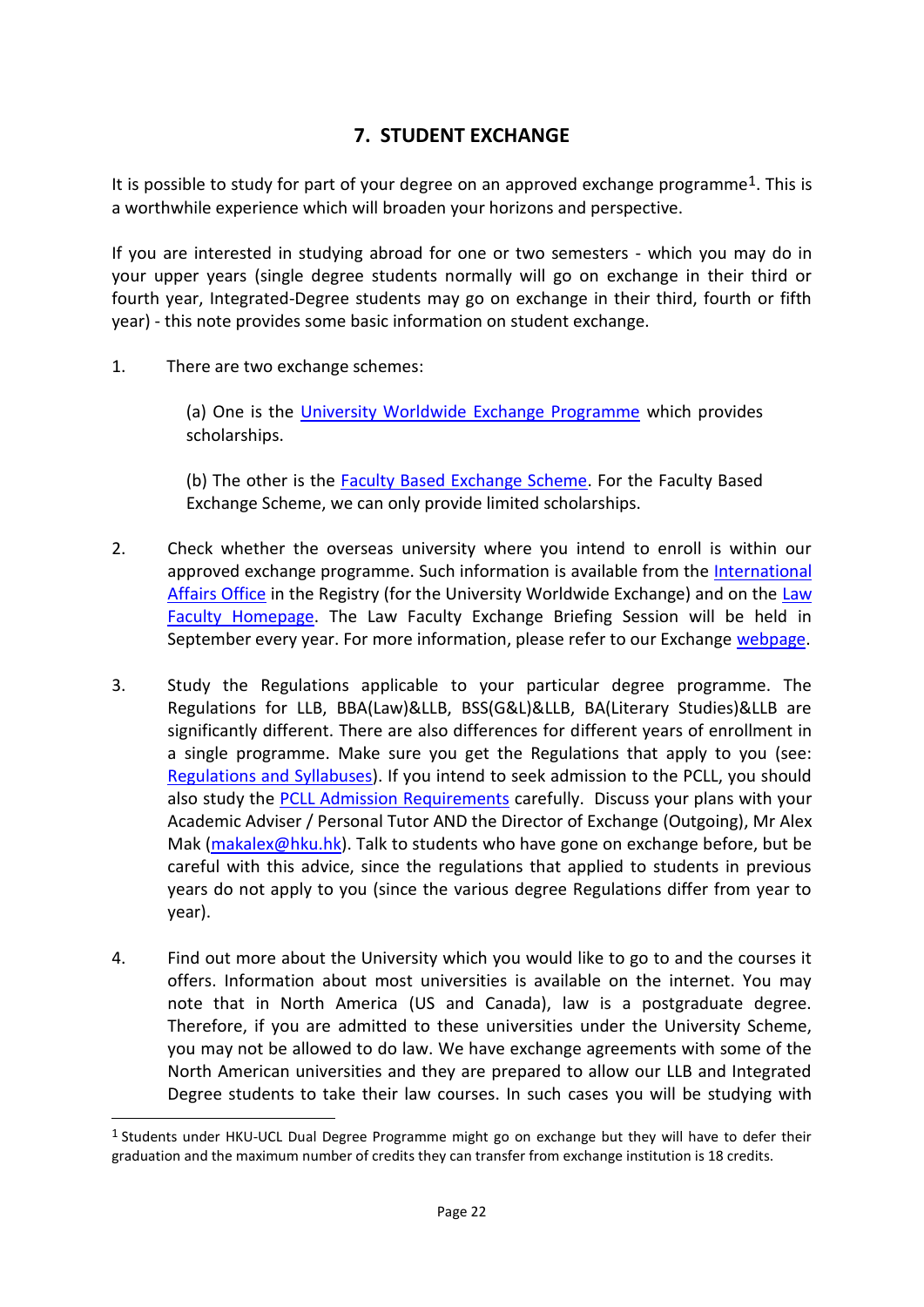postgraduate students. Some universities may have pre-requisites for taking certain courses. Australian universities, of course, have a different semester term because of the seasonal difference.

## **Credit Transfer**

- 5. Credits taken at an overseas university can be transferred towards your HKU LLB degree requirements so that you are deemed to have done the required units under our LLB regulations. With careful planning, you should be able to graduate with an HKU LLB within the normal period of four years (single degree) or five years (integrated degrees).
- 6. In order to transfer your credits taken abroad, you have to apply to the Head of Department via the Director of Exchange (Outgoing) for approval of your course enrolment proposal. You must prepare a study plan which indicates which courses you have already taken and how you propose to satisfy all remaining LLB requirements (as well as all PCLL admission requirements if you intend to pursue the PCLL). The best approach is to enroll in courses which, in the aggregate, involve a similar number of weekly classroom contact hours as you would normally have at HKU. The study plan [form](https://www.law.hku.hk/current-students/outgoing-exchange-programme-application-forms/) can be downloaded from our Faculty homepage. On approval of your study plan, your application for credits transfer is also approved.

## **Our LLB Requirements and Your Study Plan**

- 7. In this regard, please note that while we may waive the sequence of courses to be taken under our LLB regulations, we have no power to waive the compulsory requirements. For the compulsory requirements, please refer to the updated [syllabus.](https://dm.law.hku.hk/) You may take equivalents of most of the compulsory courses abroad as substitutes (see our [exchange webpage](https://www.law.hku.hk/current-students/outgoing-exchange-programme-introduction/) for more information). Normally, we do not allow substitution for Constitutional Law and Land Law III, except perhaps for Land Law courses in Singapore.
- 8. In addition to the compulsory LLB courses, if you are intending to apply for admission to the PCLL, you will need to have completed the following additional courses to be eligible for admission: Evidence I, Business Associations and Land Law III. Should you wish to complete any of the compulsory requirements or PCLL pre-requisites while on exchange, you may refer to the list of courses we have approved / disapproved (see our **Exchange Webpage**).
- 9. If you are going to an Australian university for one year, you should take particular care in devising your study plan because of the difference in season. You will enroll in the second term of one academic year and in the first term of another academic year. This would make it very difficult for you to take a full year course, and the equivalent of our compulsory courses is usually offered only as full year course in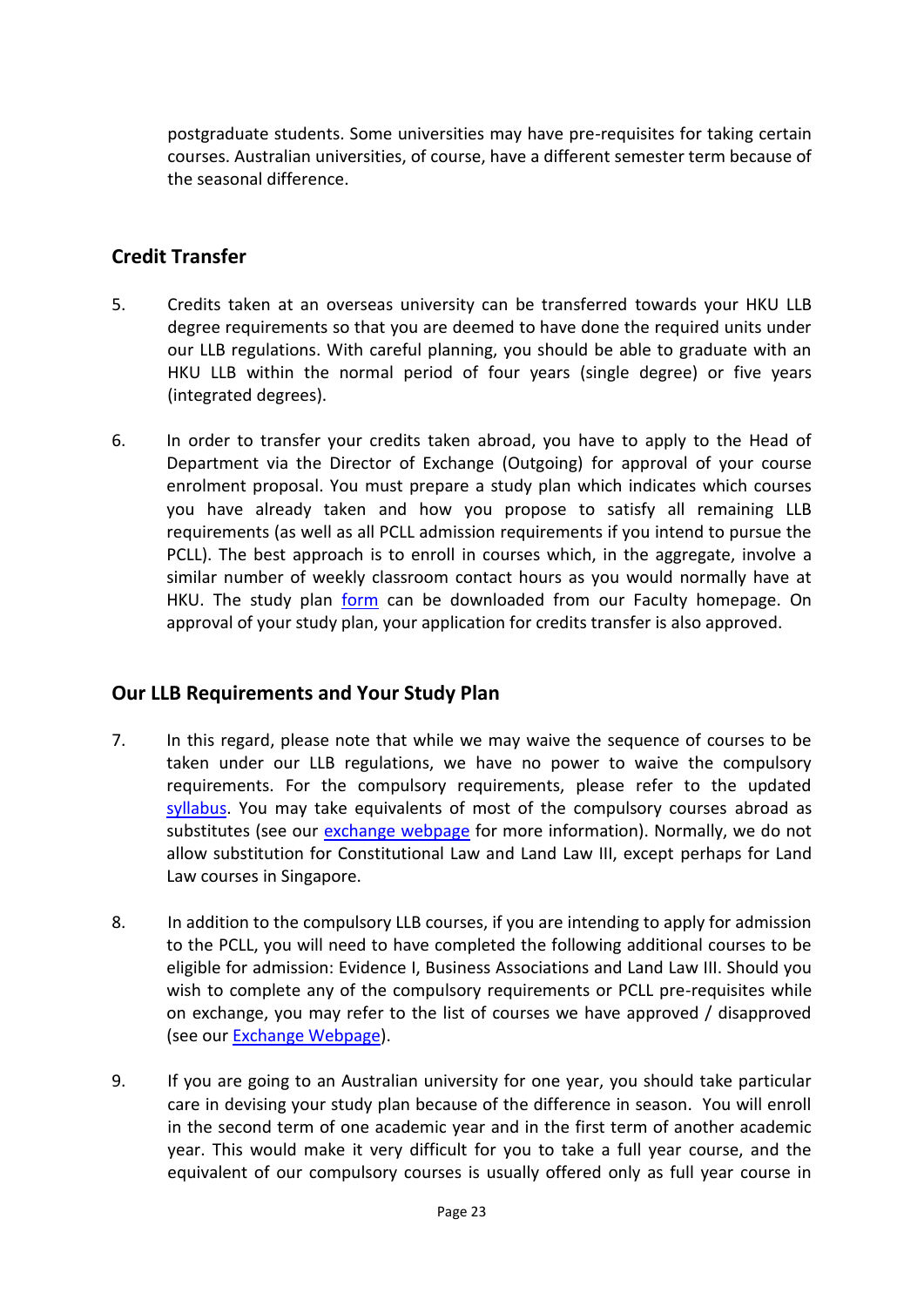#### Australian universities.

If you are interested in going for exchange in a Civil Law country (Germany, Denmark, Switzerland or China), please note that most substantive law courses will only be treated as satisfying optional law requirements (law electives). For instance, if you study Criminal Law in China, this will NOT be treated as satisfying the compulsory Criminal Law requirement at HKU. Upon returning, you still need to take Criminal Law, though your load for law electives requirements will be lightened.

- 10. If you intend to go abroad on exchange for one year in your third year (LLB students) / fourth year (Integrated-Degree students), the compulsory capstone course (Mooting and Dispute Resolution) may present a problem. If you have already participated in a satisfactory substitute (see: [International Mooting\)](#page-26-0), you may be able to apply for replacement. If not, then you will need to defer the "Mooting and Dispute Resolution" requirement to your final year.
- 11. If you wish to be admitted to the Law Society of England & Wales in future, you may wish to take a course on European Law while you are on exchange. European Law is now a compulsory subject for anyone who wishes to take the English Law Society Final Exam or be admitted as a solicitor in England.

## **Study Plan and Leave of Absence**

- 12. Successful applicants are required to submit their study plans (see [Exchange Page\)](https://www.law.hku.hk/current-students/outgoing-exchange-programme-introduction/) to the Director of Exchange (Outgoing) (by email at [lawexchange@hku.hk\)](mailto:lawexchange@hku.hk) at least 3-4 weeks before the host institution's course enrolment deadline. Once they are admitted, they also have to apply to the Dean via the Head of Department for leave of absence.
- 13. It is your responsibility to ensure you are formally admitted to the host university and enrolled in the appropriate courses. It is also your responsibility to notify the Director of Exchange (Outgoing) if you intend to change or have changed your course selection after arriving at your host institution.

## **Degree and Honours Classification**

- 14. You must obtain an unconditional pass in each of the courses taken overseas for which credits are to be awarded and otherwise meet the standards set out by the host university. In this respect, you are bound by the rules of the host university regarding grading, grade appeals, supplementary examinations and other academic requirements.
- 15. Credit for successful completion of courses taken abroad will be noted on your HKU transcript, but not necessarily the precise results or name of the course. You may of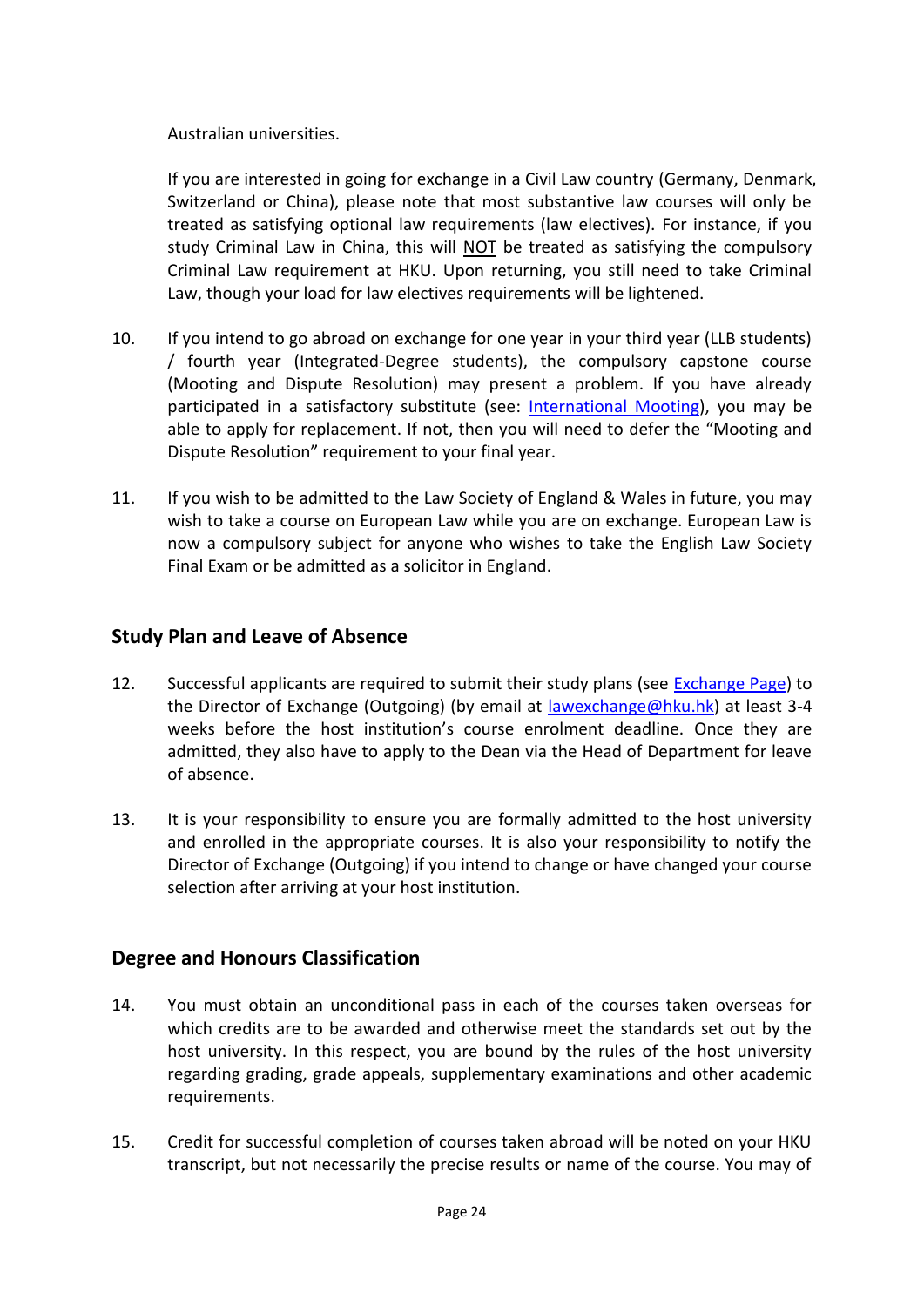course provide future employers with any transcript you receive from the host university.

- 16. As a general rule, courses taken abroad will not be factored into the calculation of your Grade Point Average for classification of your degree. Accordingly, your cumulative GPA will not be lowered by taking courses abroad. The classification of your degree will in the first instance be based on the results of examinations taken at HKU only, and the HKU examination procedures will be applied *mutatis mutandis.*  Your overseas results may also be taken into account in PCLL admission.
- 17. Please make sure that the host university sends official transcripts of your grades to us as soon as they are available. These must be official copies, and must be sent directly from the host university to our Faculty Office. You should also ask the host university to send us any information or explanation on the grades classification or its grade-mark conversion. Such information should reach us in good time and before mid-June, as delay in doing so may result in your not being able to graduate in time. It would be advisable to send us such explanation well before you take the examination.

#### **Summary**

- 19. In summary, you should take the following steps:
	- (a) Study the relevant regulations;
	- (b) Find out more about the host university;
	- (c) Submit your exchange application (December to January every year);
	- (d) Obtain course description and teaching hours from the visiting universities on all courses to be taken overseas;
	- (f) Submit your final study plan to the Director / Deputy Director of Exchange (Outgoing) via the Exchange Team by email at [lawexchange@hku.hk.](mailto:lawexchange@hku.hk) The Study Plan form can be found on the Faculty website. The Director will also approve credit transfer;
	- (g) If you wish to apply for any variation in the normal course of study, this must be done in consultation with the Director of Exchange (Outgoing) for approval by the Head of the Department of Law and the Faculty of Law;
	- (h) Application for leave of absence should be addressed to the Head of Department of Law;
	- (i) If you wish to take PCLL Pre-requisites (Evidence I) overseas and plan to undertake the PCLL programme at HKU, please consult the list of approved / disapproval courses for reference.

If you are in need of further advice, please see your Academic Adviser and / or the Director of Exchange (Outgoing).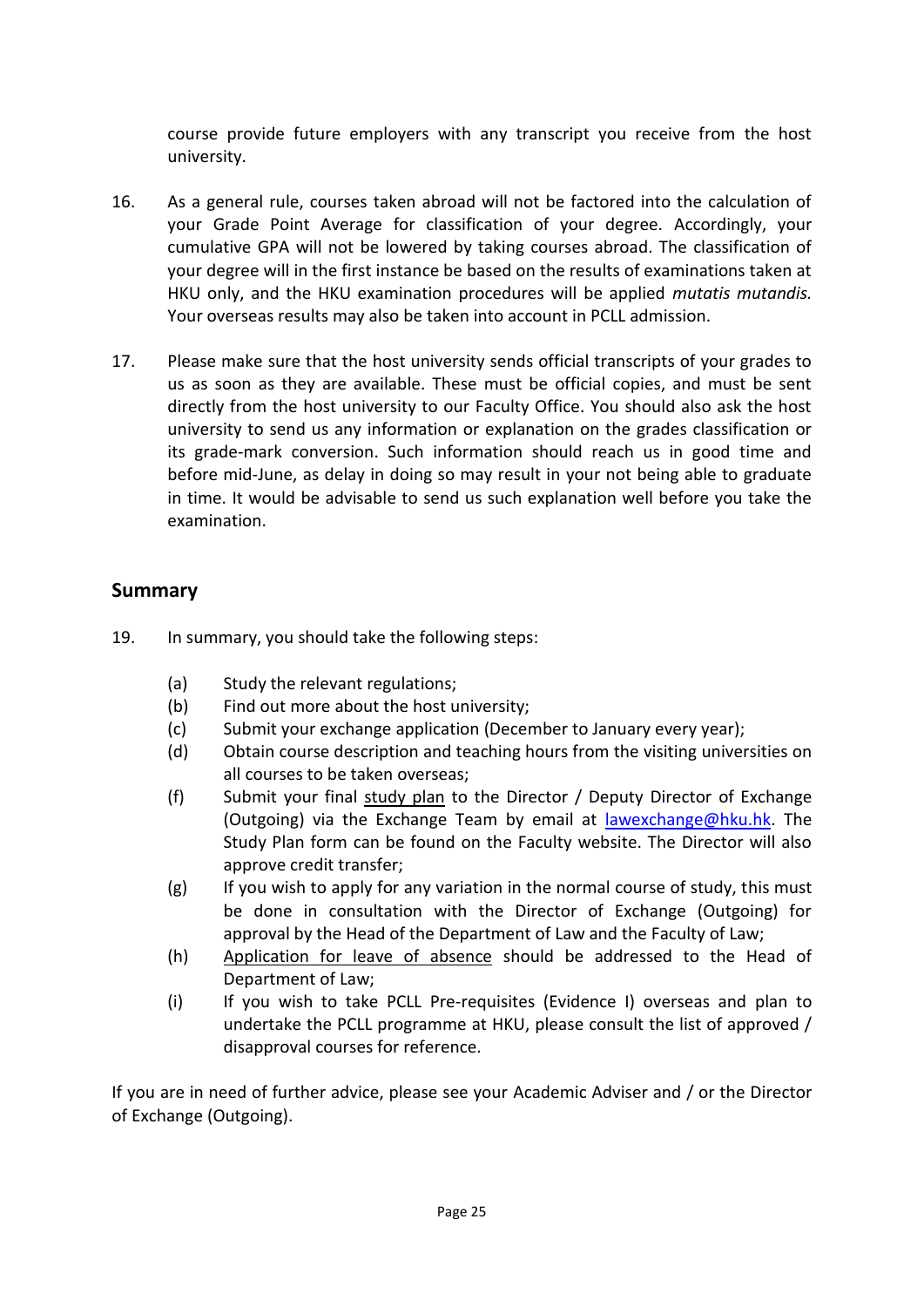## **Summer Programmes**

20. In addition to exchanges during the academic year, students are encouraged to consider summer programmes. For summer programmes outside of the University of Hong Kong, prior approval is necessary for students desiring transfer of credits, with a maximum of 12 credits possible (the maximum load is 72 credits for each academic year). See appropriate form on the [webpage.](https://www.law.hku.hk/current-students/outgoing-exchange-programme-application-forms/)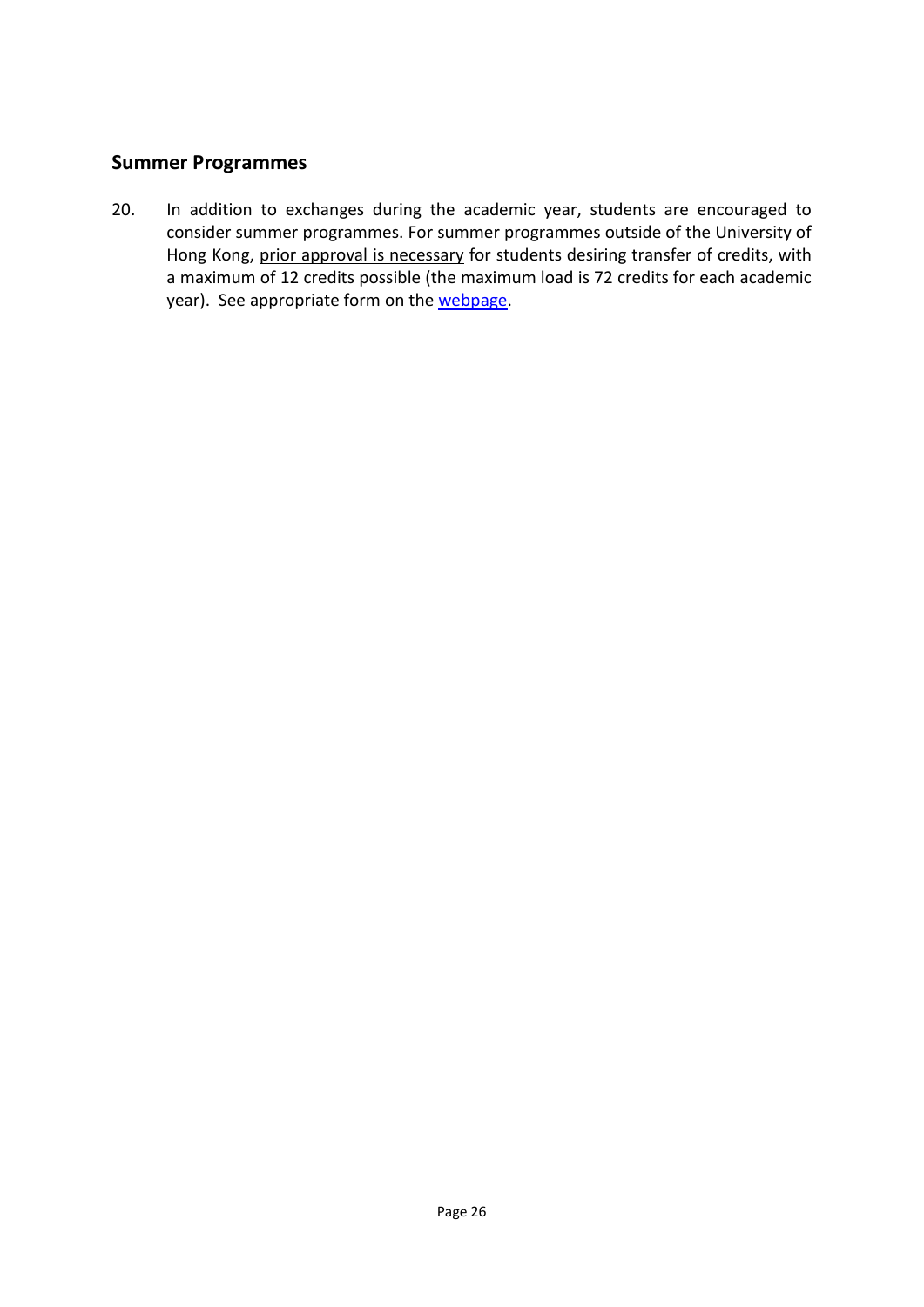## **8. INTERNATIONAL MOOTING**

<span id="page-26-0"></span>Mooting is the art and science of making written and oral legal arguments before a panel of judges. International mooting allows one to travel to far-away places to meet many interesting people, and to argue the latest issues in public and private international law. The Faculty of Law takes pride in its international mooting programme and has achieved outstanding results in the international competitions. For our recent success, please see:

<http://www.hk-lawyer.org/content/hku-moot-teams-celebrate-another-year-success> <http://www.hk-lawyer.org/content/hku-team-wins-hong-kong-regional-jessup-round-2019>

These achievements have only been possible because of the great enthusiasm and interest shown by HKU law students, right from their first year. Students are drawn to mooting mostly because it gives them a taste of the real practice of law, and it gives them the chance to put their legal knowledge and skills into real arguments in an actual competition. Many mooters will say just how exhilarating it is to try to persuade a court (even if it is not a real one) with arguments and submissions that they have come up with themselves. The mooting experience can substantially improve one's written and spoken English; it can build confidence in public speaking; it provides a more practical perspective to view one's legal studies. But perhaps the one reason that most, if not all, students give for becoming involved in international mooting is the chance to go overseas (with travel and accommodation support from the Faculty) and compete against moot teams from all over the world. It goes without saying that the skills and worldly experience acquired from international mooting definitely make a law student more marketable after graduation.

What can a first year student do to become involved in mooting? First, it would be a great idea to get more information from an upper year who has been through the mooting experience. Second, you can join the Advocacy and Mooting Society (AMS). The Society organises activities to help students train and prepare for moots. Thirdly, you should watch out for announcements regarding the international mooting competition selections usually held at the beginning of each academic year. Do not feel discouraged if you are not selected: practice makes perfect and you are welcome to apply again next year! If you have any questions about international mooting, you can contact Mr Tristan Wong [\(wtristan@hku.hk\)](mailto:wtristan@hku.hk), the Faculty's Mooting Coordinator.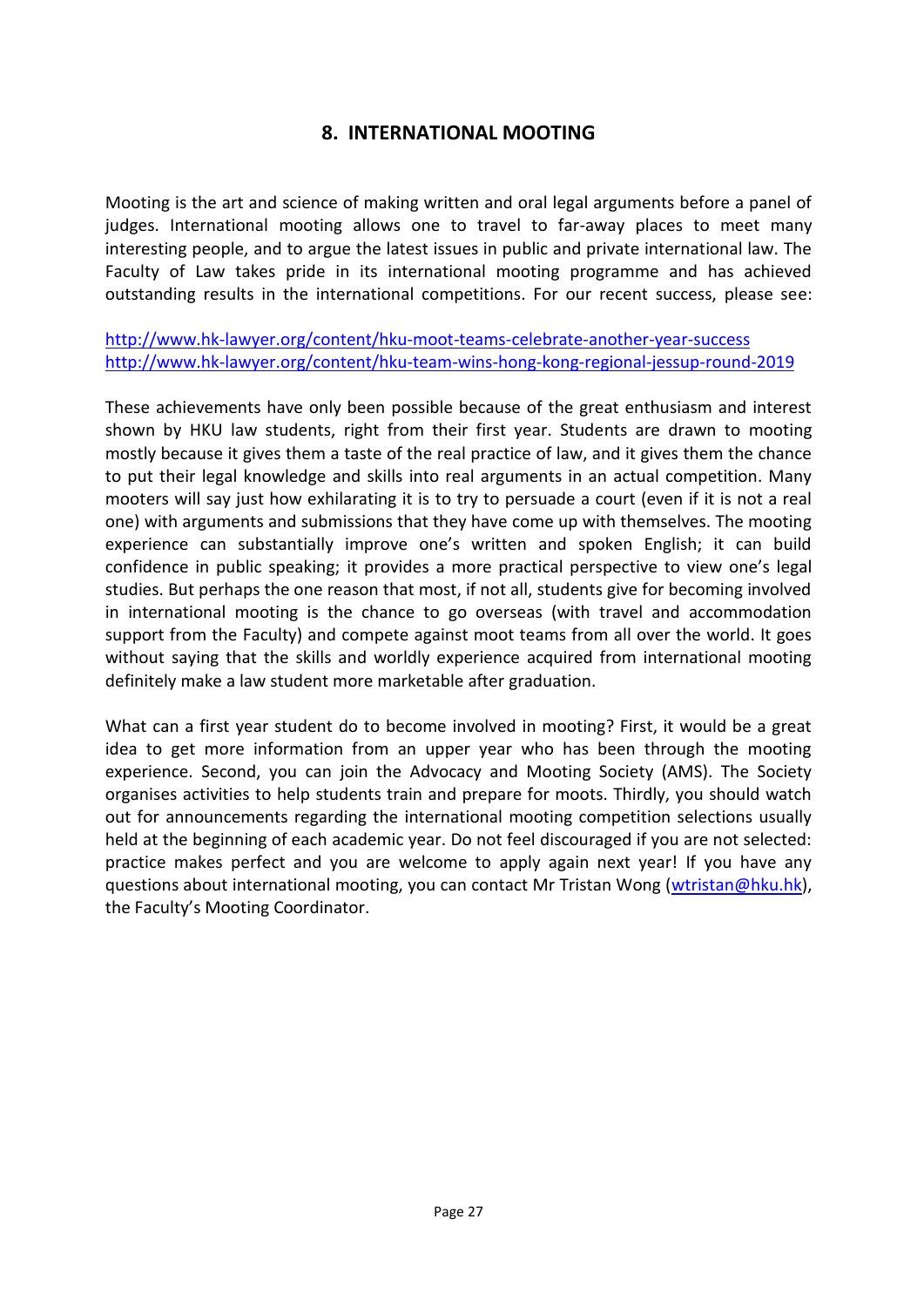## **9. STUDENT RESEARCHERS SCHEME**

<span id="page-27-0"></span>Students wishing to enhance their research skills by providing voluntary research assistance to teachers are invited enrol in this Scheme. If any teacher needs such assistance, he or she may contact a student enrolled in this Scheme.

Kindly note that:

- **Participation in the Scheme does not carry any financial remuneration and is purely** on a voluntary basis; and
- **The scope for participation hinges on the demand for research assistance among** teachers.

Interested students should submit their applications through **Student Intranet**.